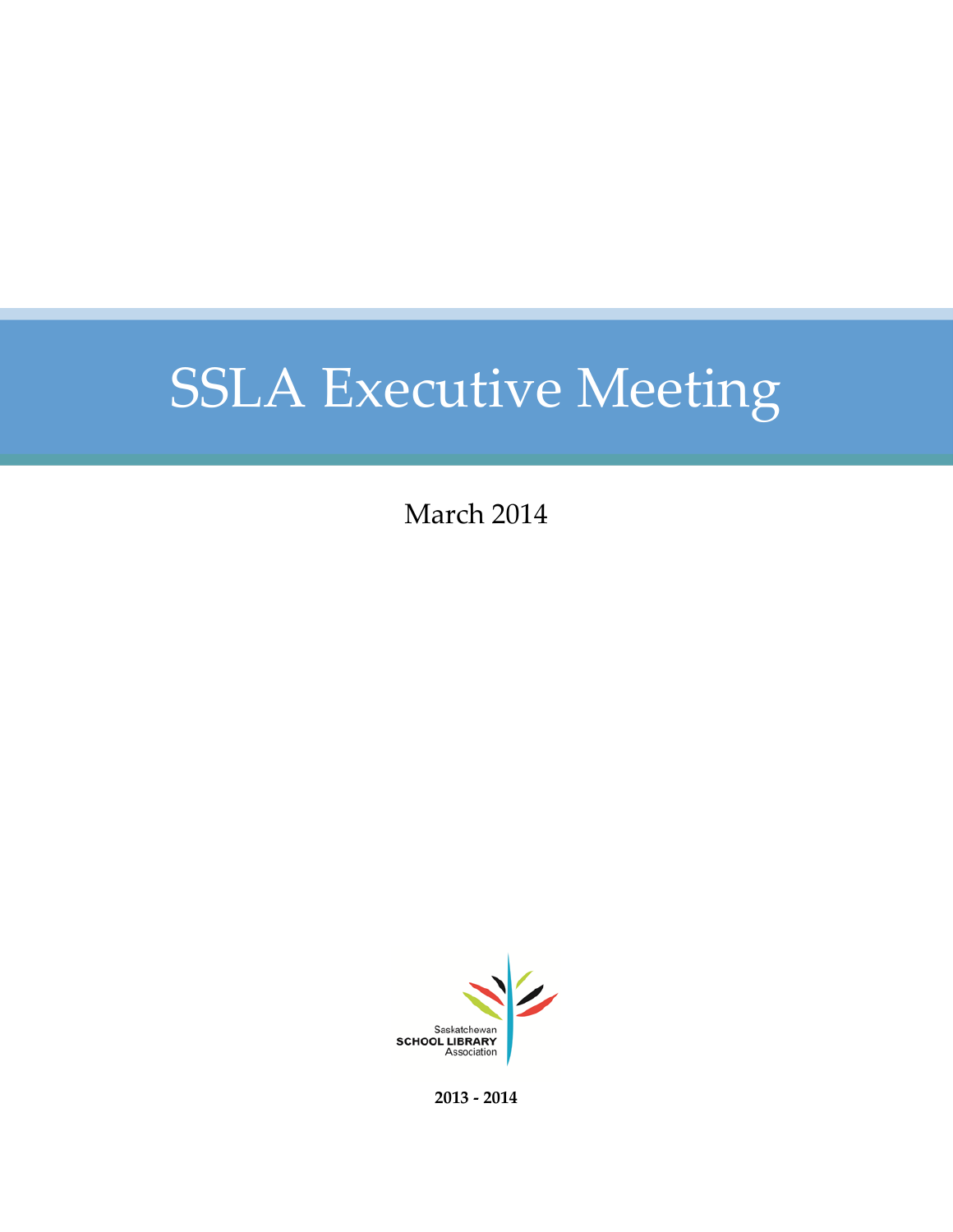

*March 2014*

#### **Date**

March 15, 2014 The Cave 11:00 a.m. – 4:00 p.m.

#### **Call to Order**

The meeting of the Saskatchewan School Library Association was called to order at 11:11 on March 15, 2014 by President Carlene Walter.

**Present: Carlene Walter, Carla Katerynych, Joanne Beltramini, Chantelle Anderson, Laurie Hnatiuk, Dawn Morgan, Charlotte Raine Regrets: Tracy Woodward**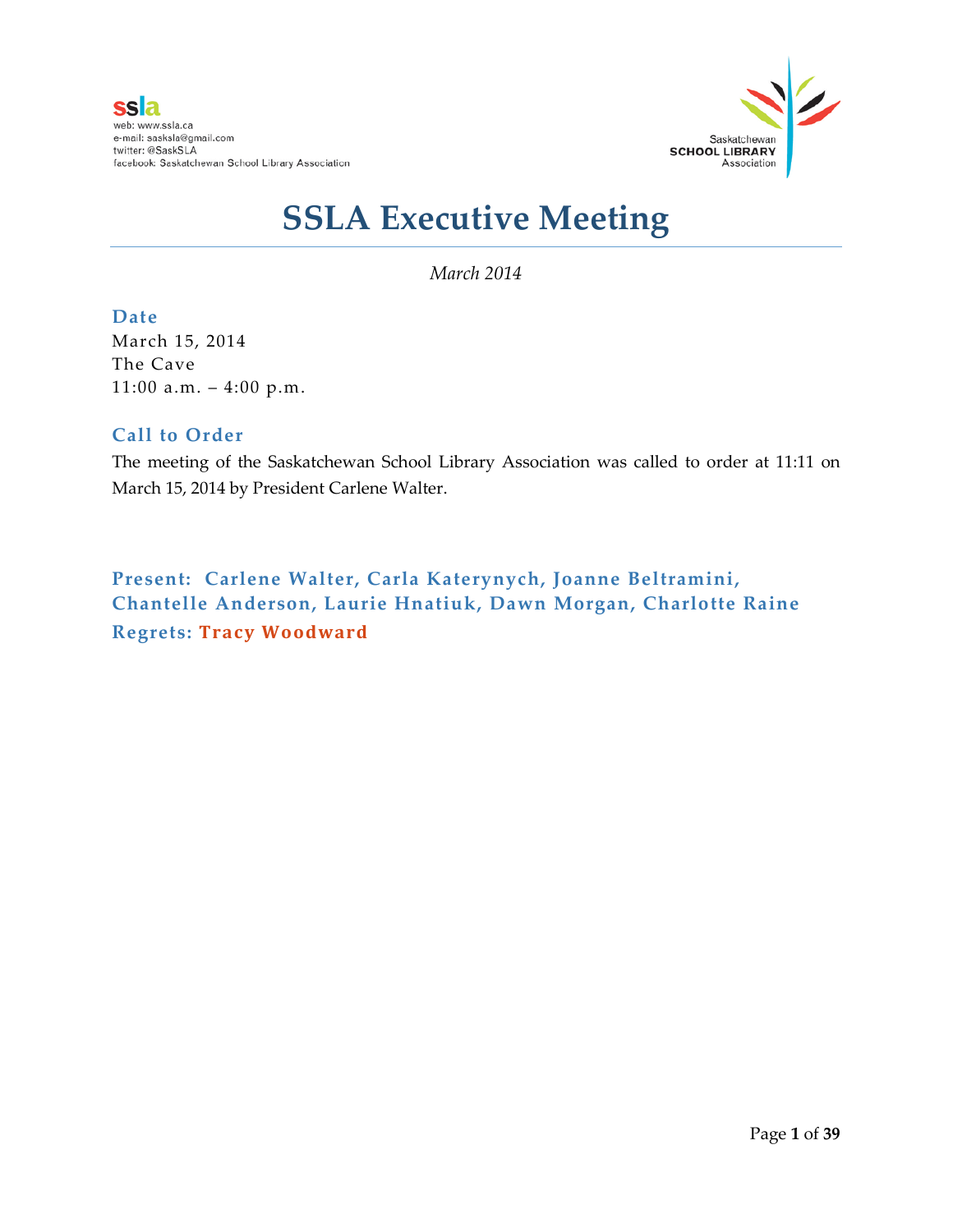

# **1. Approval of Agenda**

- 1.1. The agenda was unanimously approved as distributed with two additions. Laurie/Chantelle. Carried.
- **1.2** Carlene informed the executive that Tracy is unable to attend the meeting. **MOTION:** Moved by Carlene and seconded by Dawn that we use our gift fund allocation to purchase a gift for Tracy and have Laurie personally deliver it. Carried.

**ACTION ITEM:** Each executive member is to revisit the constitution to determine who is eligible to be on the Executive. Carried.

### **2. Approval of Minutes**

**2.1** The minutes of the previous meeting were unanimously approved as distributed**.** Approved.

#### **3. Open Issues**

#### **3.1. SSLA Executive Roles and Responsibilities Action List**

Carlene expressed her pleasure that all action items were completed. Members are directed to the table on page 9.

#### **4. Reports**

#### **4.1. President**

Carlene reported that Stealth is struggling with the digital badging system. They were not able to have even a start-up page created for today's meeting. Carla, Laurie, and Carlene have met and discussed what it would look like. (Joanne was unable to attend.) Carlene can envision what is needed, but Stealth believes it will cost \$4000 to provide the service.

In our grant proposal we did request compensation for our time spent on the project. In the past we have had difficulty claiming for time, but the proposal was approved. If compensation from the grant is not accepted, SSLA cannot pay for writing since it would be against STF policy. Carlene will contact Scott Burant for further clarification.

The Executive reviewed the Google Analytics report noting it is about same as last year.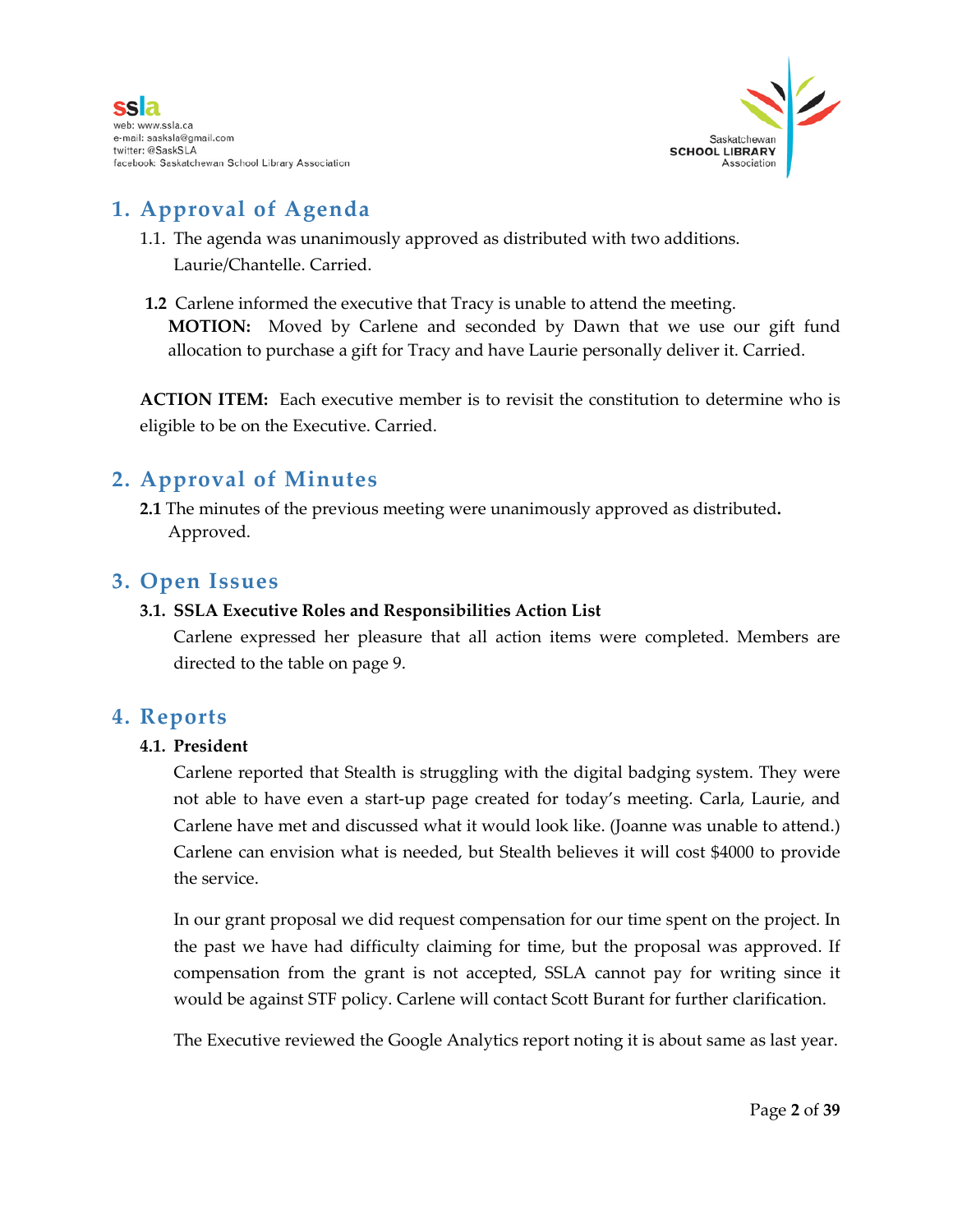

#### **4.2 President Elect**

An Awards and Bursary ad hoc committee has been struck. Currently, there are no nominations for the Connie Acton Award. Members may wish to promote this award before the deadline next week.

#### **4.3 Treasurer/Membership**

Dawn reported that membership numbers are remaining steady. We were hoping for an increase before the conference, but without the backing of Saskatoon Public, an increase will be unlikely.

**ACTION ITEM** – Carlene is to fix the conference receipt e-mail and check with Stealth to determine what members receive when they renew their membership online. Members are supposed to receive a confirmation of registration and a link to go back for more information.

Dawn commented that she will use the new online version of QuickBooks for the next meeting. It comes with a helpline on Eastern Daylight time. An advantage of the online version is that others can have access to the books. We can try the online version this year before deciding to invest in the software.

Dawn confirmed that she will send conference receipts for payments made by cheque, if a paper receipt is requested, or school division payments. Otherwise online receipts are given for the online payments.

**ACTION ITEM** Dawn will adhere to the privacy policy and delete lapsed members from the database

Dawn questioned whether she needed to separate executive travel from executive accommodations, etc. Carlene asked for it to be separated from now on, but not to worry about past months as we have not exceeded the budgeted amount for the two expenditure lines.

#### **4.4 Publication Councillors**

**ACTION ITEM** Chantelle will post the next issue of the Medium online this week. She had hoped to have it posted before the meeting.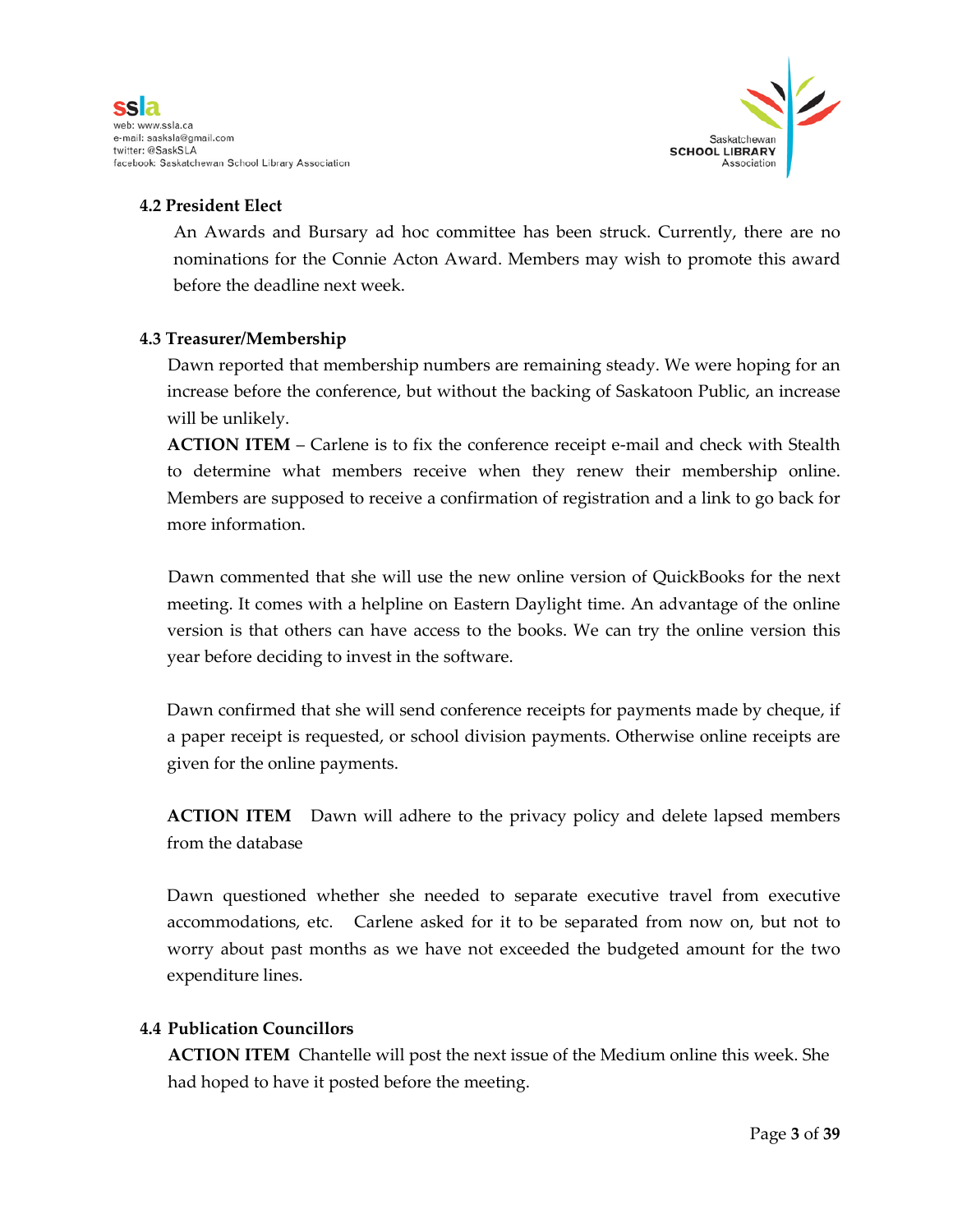

Chantelle is planning to devote more time to the blog. She reported that the Inquiry article is to be published in the Saskatchewan Bulletin. Chantelle questioned whether we need a \$25 payment for a brief article as it is difficult to determine at times. Carlene advised that Chantelle can allocate her \$475 as she sees fit. As long as she adheres to her ceiling limit, she can move funds around.

**ACTION ITEM:** Chantelle is advised to pay herself the writer's fee. **ACTION ITEM:** Dawn will pay Chantelle if Chantelle refuses to pay herself

#### **4.5 Professional Learning Councillors**

**ACTION ITEM:** Executive members are to forward names for speakers for next year's learning events.

**MOTION:** Carlene moved that we make 2013-2014 Learning Events accessible to the membership, thus the public, in the fall. Seconded by Laurie. Carried. It was noted that two people just paid the full fee to access the archived copies even though the Learning Events are completed are completed for the year.

Carlene reported that we are about \$600 short of the expected \$2000 Learning Events surplus. The less than 45 expected participants, poor US exchange rate and PayPal charges caused the deficit. We may need to consider raising the Learning Event fee or asking presenters to present for a maximum of \$400.

Carla reported that conference registrations may be down from last year as she is anticipating about 20 fewer registrants from Saskatoon Public Schools. Greater Saskatoon Catholic Schools will not be sending more people to the conference due to depleted PD funds. Carla has reached out to other school divisions in hopes of increasing registration.

Naomi Harm is arriving Thursday at 1:00 a.m. which will mean an extra night at the hotel. It was decided to hold the executive supper with Naomi Harm on Thursday evening at Bottega's starting at 6:30.

Carla reviewed the agenda for the conference with the Executive. It was determined to hold the AGM at lunch.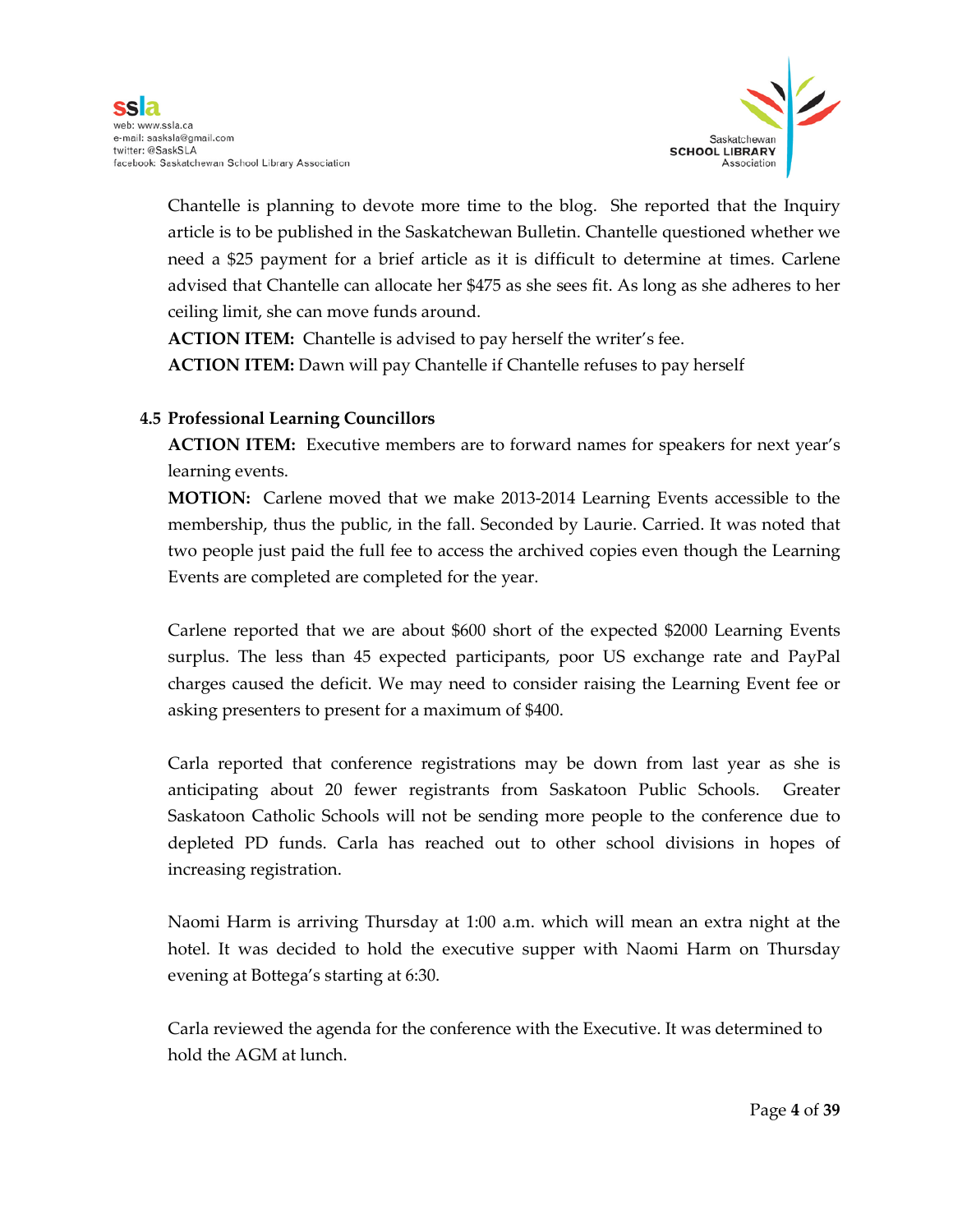

**ACTION ITEM:** Carlene will send the conference committee her plans for the opening. She will check into the prices for a thumb drive/paperclip to give to registrants to promote the digital badging STF Special Projects Grant.

Carla reported that the larger room at the Travelodge will be more accommodating. She reviewed the status of the displayers noting that there is a concern that Saunders may have invited non-conference delegates to the displays. She may have to contact him to clarify as he is new to the position.

Possible conference plans for next year were discussed including the possibility of having a literacy focus and/or partnering with the Reading Conference.

**ACTION ITEM:** Executive members are to send suggestions to Carla for next year's conference.

#### **4.6 Communication Councillors**

Laurie reported that she has started a Pinterest account, but has not made it public yet. **ACTION ITEM:** Executive members are requested to put up some boards.

Members are also encouraged to be more interactive on Facebook. Laurie plans to step up her tweets on Twitter. Laurie cautioned the Executive that our social media is in danger of becoming more like an RSS feed when Laurie is the only one posting. Access information to the web accounts is behind the veil.

**ACTION ITEM:** Laurie will double check credentials are correct. **ACTION ITEM:** Carlene will upload the SSLA web account information.

#### **4.7 Special Projects Councillor**

STANDARDS: Joanne reported that she participated in the CLA teleconference which included representatives from almost all of the provinces and territories. The Google document with the five principles, themes and criteria was discussed. It was interesting to note that common concerns were voiced from numerous representatives especially dealing with the use of terminology. It was suggested that another pre-stage be added to the document for those librarians who do not recognize themselves even on the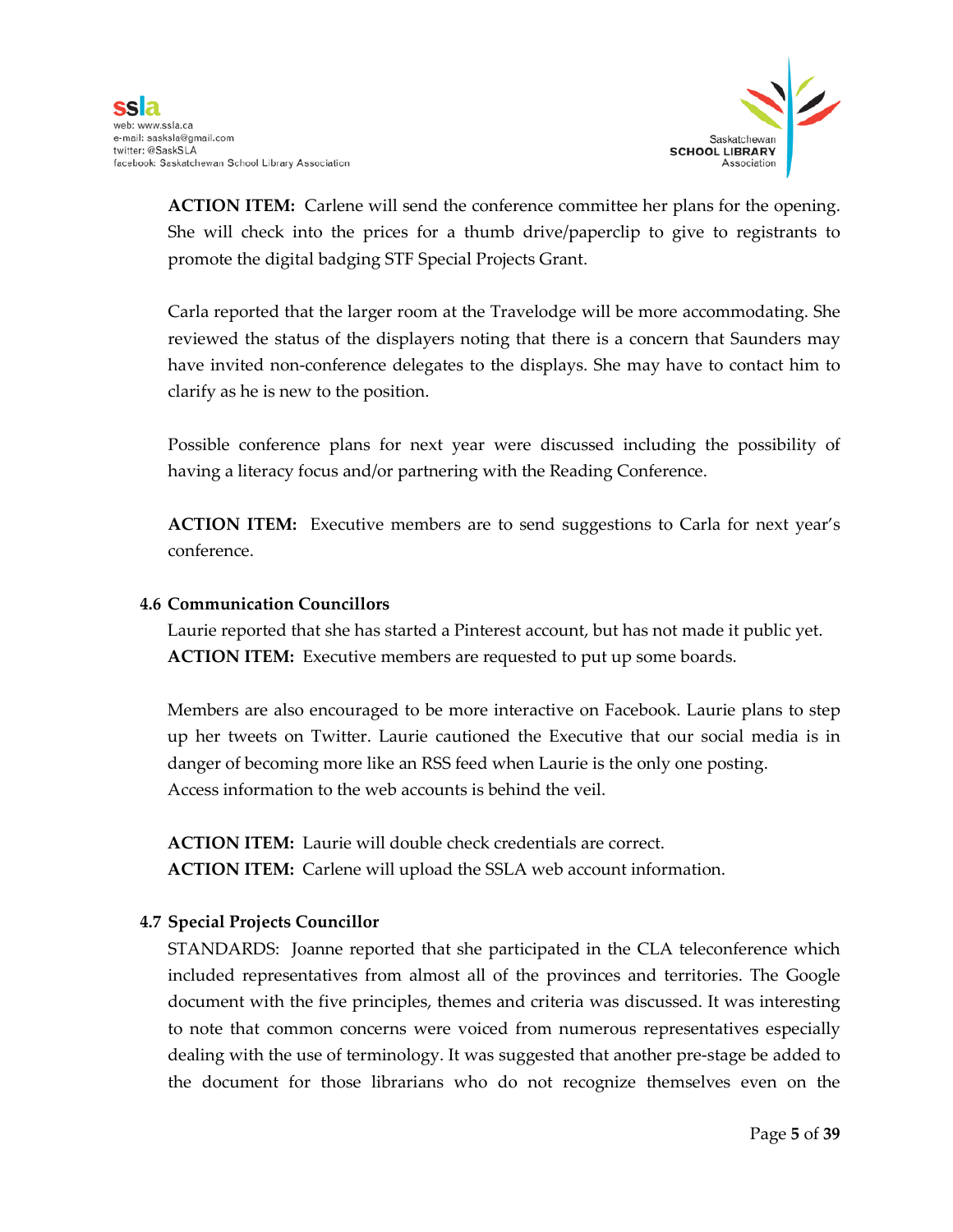

emerging scale. It was also questioned whether an ePUB is the best format. It is not as dynamic as a website but easier to maintain.

**ACTION ITEM:** Joanne will ensure that the ePUB is publicized at the conference **ACTION ITEM :** Carlene will add the outstanding bill for under \$20 payable to the STF to the Inquiry Budget. After that, this budget can be closed.

#### DIGITAL BADGING:

**MOTION:** Carlene moved that with Scott Burant's approval of executive members being paid, Carlene would start to receive payment for her work on the digital badging project. Seconded by Joanne. Carried.

Discussion: If we do not receive approval from the STF, Carlene will come back with another proposal. Carlene is willing to submit statements with recorded hours for payment. She would accept \$500/month until June and then look at it again in next year's budget. The committee consists of Joanne, Carlene, Carla, Laurie and Dawn (Joanne will be stepping down.)

#### **4.8 Secretary/Archivist**

Charlotte did not have anything to report on her information items. Her Legacy Project report will be covered in New Business.

#### **4.9 Past- President**

#### **5. New Business**

#### **5.1. Correspondence**

#### **5.1.1. STF re: Summer Short Courses**

STF did accept all 10 proposals by SSLA and would have been happy if we could do them all. We pared it down to 5 which we will present. Carlene requested the same school as last year, Silverspring, or the STF's McDowell Room.

**ACTION ITEM:** Charlotte is to add the Summer Short Course document into the minutes package under Correspondence.

#### **5.1.2. STF re: Special Subject Council Day 2014**

It is evident that Scott Burant took our feedback as time has been built into the agenda for special subject councils to meet on September 20.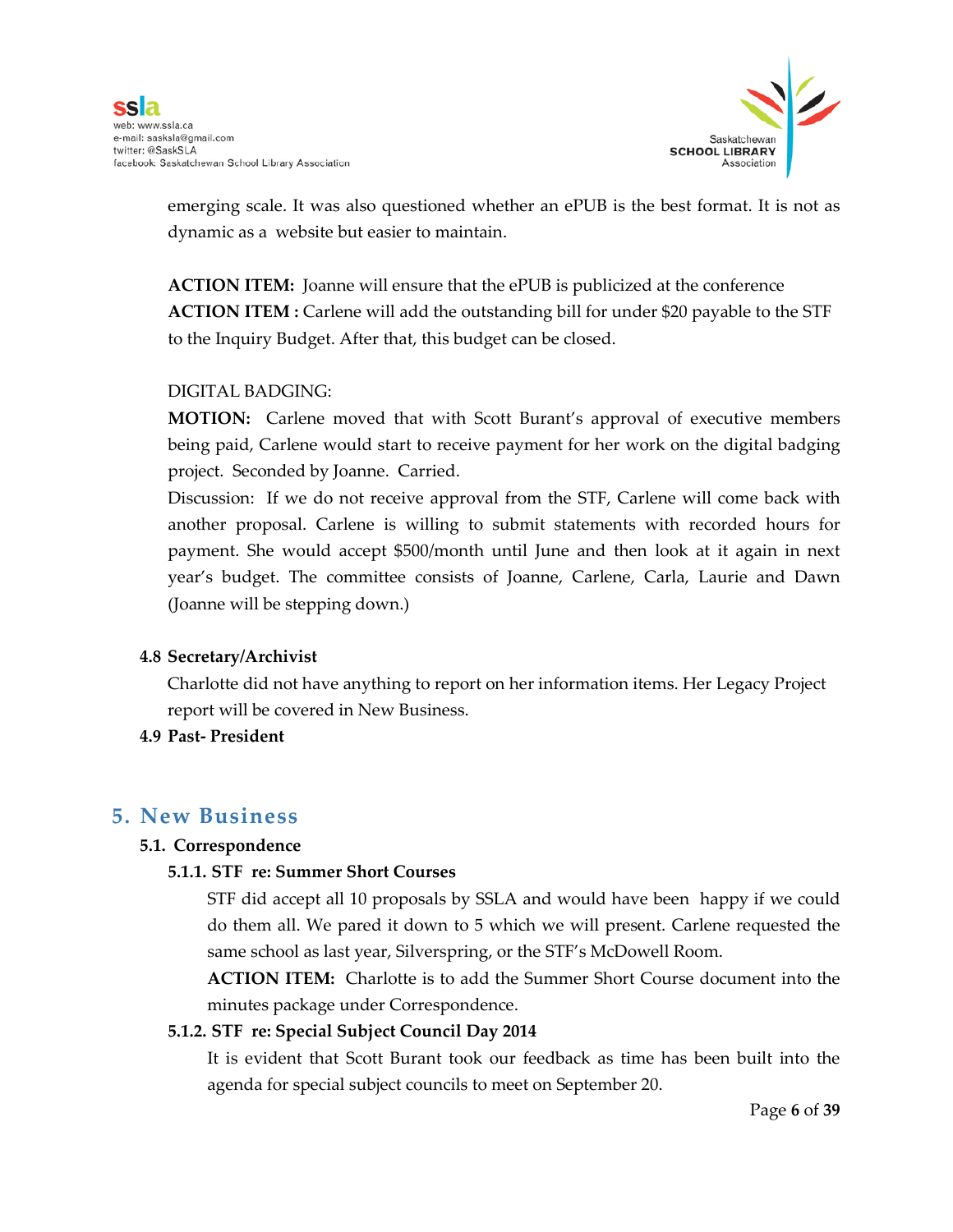

**ACTION ITEM:** Carlene is to contact Scott Burant to determine if SSLA is to present an interim report at September's Special Subject Council day and if so to arrange for signage and possible publicity items.

#### **5.1.3. Stealth Web Design**

Carlene updated members on her discussion with Stealth. She is tempted to design it herself on WordPress if Stealth cannot manage it.

#### **5.1.4. Multitype Unit Report**

Joanne reported it was recommended to renew everything in the core collection. New databases have been evaluated, but there is no money available to add them to the core offerings. Libraries are encouraged to consider the Supplemental Collection. Additions to the supplemental include *Academic Search Complete* and *Canadian Resource Centre*. Joanne advised that *Canadian Points of View* remains the best choice for schools. It was noted that more could be done to advertise the supplemental collection which includes World Book. However, there are not many from the school sector at the meetings, not even enough for one member to sit at every table.

#### **5.1.5. IASL Report**

Refer to attached email.

#### **5.1.6. Saskatchewan Library Association**

Carlene has already had a conversation with Judy Nicholson, the new executive director regarding possible partnerships.

#### **5.1.7. CLA School Library Advisory Committee**

Carlene announced that the Inquiry Project has been nominated for the Angela Thacker Memorial Award. Charlotte and Judy plan on attending the conference and would be available to accept the award.

#### **5.2. Conference Preparations**

- 5.2.1.Executive Registration SSLA will cover expenses
- 5.2.2.Conference Dinner Thursday evening at 6:30 at Bottega's
- 5.2.3.Awards and Bursary Ad Hoc Committee will meet the last week of March. The deadline for nominations is the 3rd Friday of March.

#### 5.3. **Gap Analysis Process**

5.3.1.**Goals for Next Year**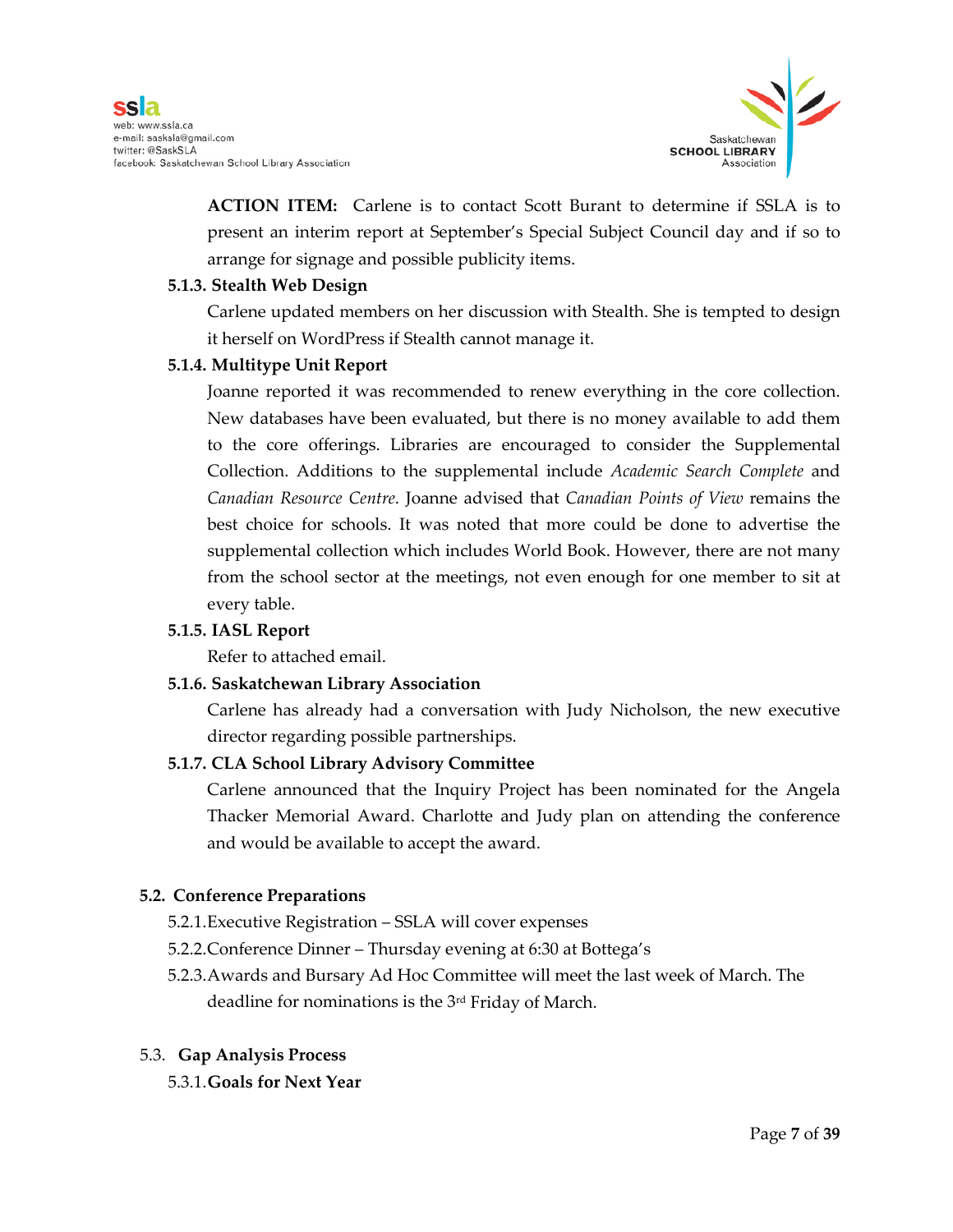

After completion of a mandatory two year term, executive members can choose to stay on in their present position or move to another committee as an extended one year term. Executive members were asked to indicate their present plans by writing on a sticky note to be placed on the table. The deadline to inform Carlene officially is April 1st.

**DISCUSSION** – Members discussed what the best way to deliver PD would be questioning if a conference in Saskatoon in the spring is the model we should continue with. It is stated in the STF constitution that members must gather for an AGM.

#### 5.3.2.**Executive February Job-Alike Meetings** – A Reflection

#### **5.3.3. Review of Executive Duties**

Members were asked to review their duties and post questions and comments to sticky notes to give to Carlene in order to edit and update the duties.

#### **5.4. SSLA Web Site Administration**

#### **5.4.1.Web Site Tutorial**

**ACTION ITEM:** Charlotte is to include the tutorial instructions in the minutes package.

Carlene reminded members to use Firefox for the browser.

**ACTION ITEM:** Carlene will add the document behind the veil. She will also add instructions on File: Library Management.

Members were encouraged to contact Carlene with questions after checking the document.

# **6. Strategic Planning**

#### **6.1. Projects**

6.1.1.**CLA Standards** – deadline has passed for feedback

#### 6.1.2. **Special Subject Council Grant – Digital Badges**

Members were asked to complete the environmental scan and provide feedback to Carlene.

The committee has debated what the badges are going to be for. The badges could be aligned with skills in *Connections* and *ConnectEd*. Alternatively, an Edutopia article outlines the 33 digital skills educators need. Carla cautioned the group that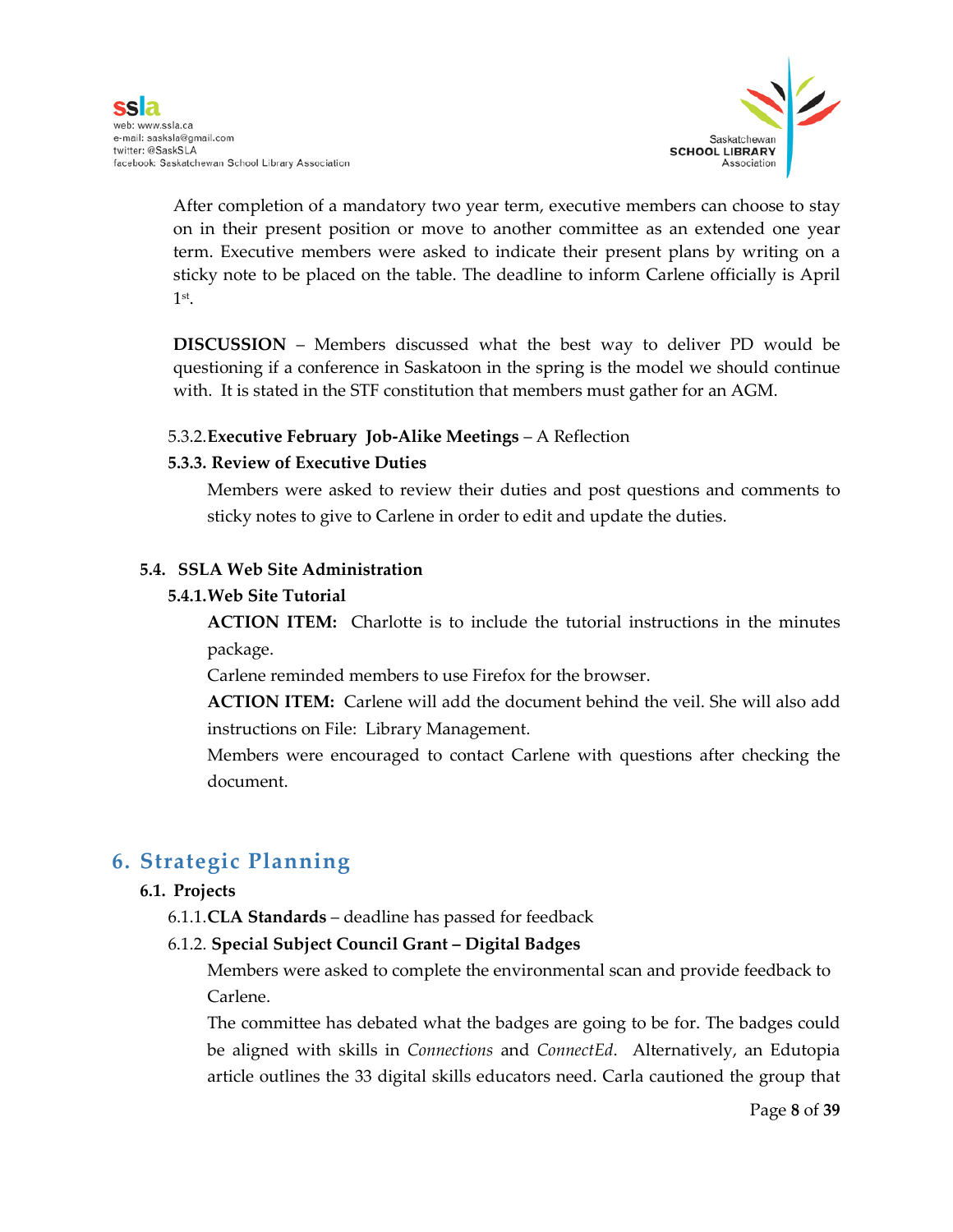

we would need to be wary of overwhelming people. Laurie reinforced that we need to honour people who are just starting the journey at the entry level as well as the advanced level learner. The learn/apply model will work well.

Question: Should the focus be on skills a teacher-librarian needs or skills students need to know to be digitally fluent?

**ACTION ITEM**: Give feedback on the scan and the focus question to Carlene by next Saturday, March 22. Laurie will then send out the survey.

**ACTION ITEM:** Carlene will e-mail out intended link for the Edutopia article.

#### **6.1.3. Legacy Project**

The Legacy Project will include the names of executive members and award winners throughout the history of SSLA. Documentation to be gathered will include pictures and nomination forms with bios. Currently, the list of award winners is up to date and posted on the SSLA website. Past SSLA executives could be added to the history section of the SSLA website if the lists can be found.

A source of information such as *The Medium* is available on the ProQuest databases; however, Joanne discovered that the initial pages of the issue which contained the executive list have often been removed. Charlotte will check SSLA's external hard drive for records as well as the Stewart Resource Centre for back issues of SSLA journals and newsletters and for the binders reportedly donated by Viktor Fast. Charlotte also read a reference in past minutes about a binder donated by Donna Desroches. It was suggested to try Violet Smotra-Cook again.

Sustainable Records Management Strategy:

Charlotte and Chantelle will investigate a sustainable records management strategy. Charlotte has been in touch with Saskatchewan Archives and has been advised that they will be updating their document, *A Guide to Maintaining Records and Identifying Archival Material for Societies and Organizations* to include born-digital records.

**ACTION ITEM:** Executive is to send historical items send to Charlotte or Chantelle.

#### **Adjournment:**

Meeting was adjourned at 4:06 by Carlene. The next general meeting will be at May 10 online.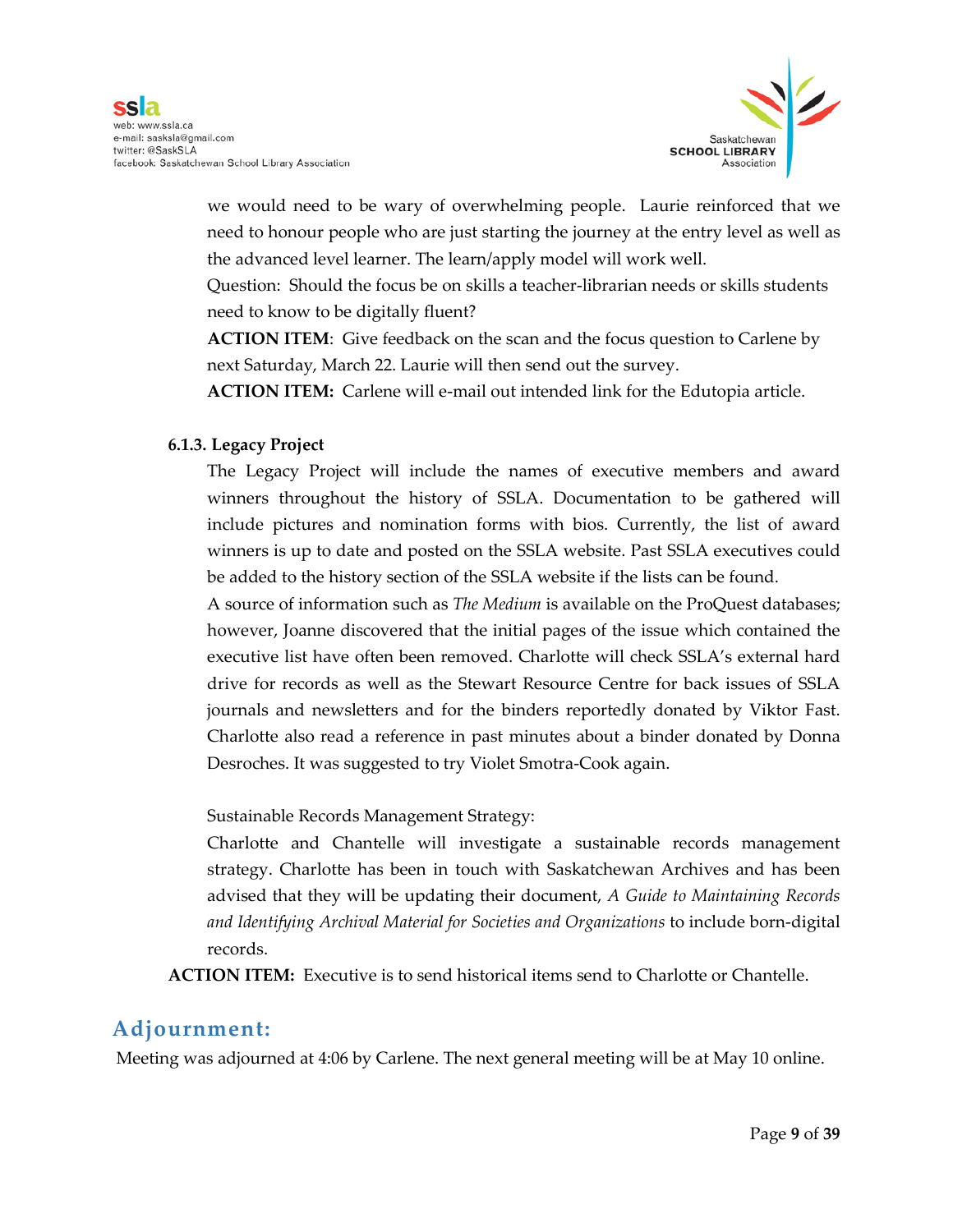



Minutes submitted by: Charlotte Raine

Approved by: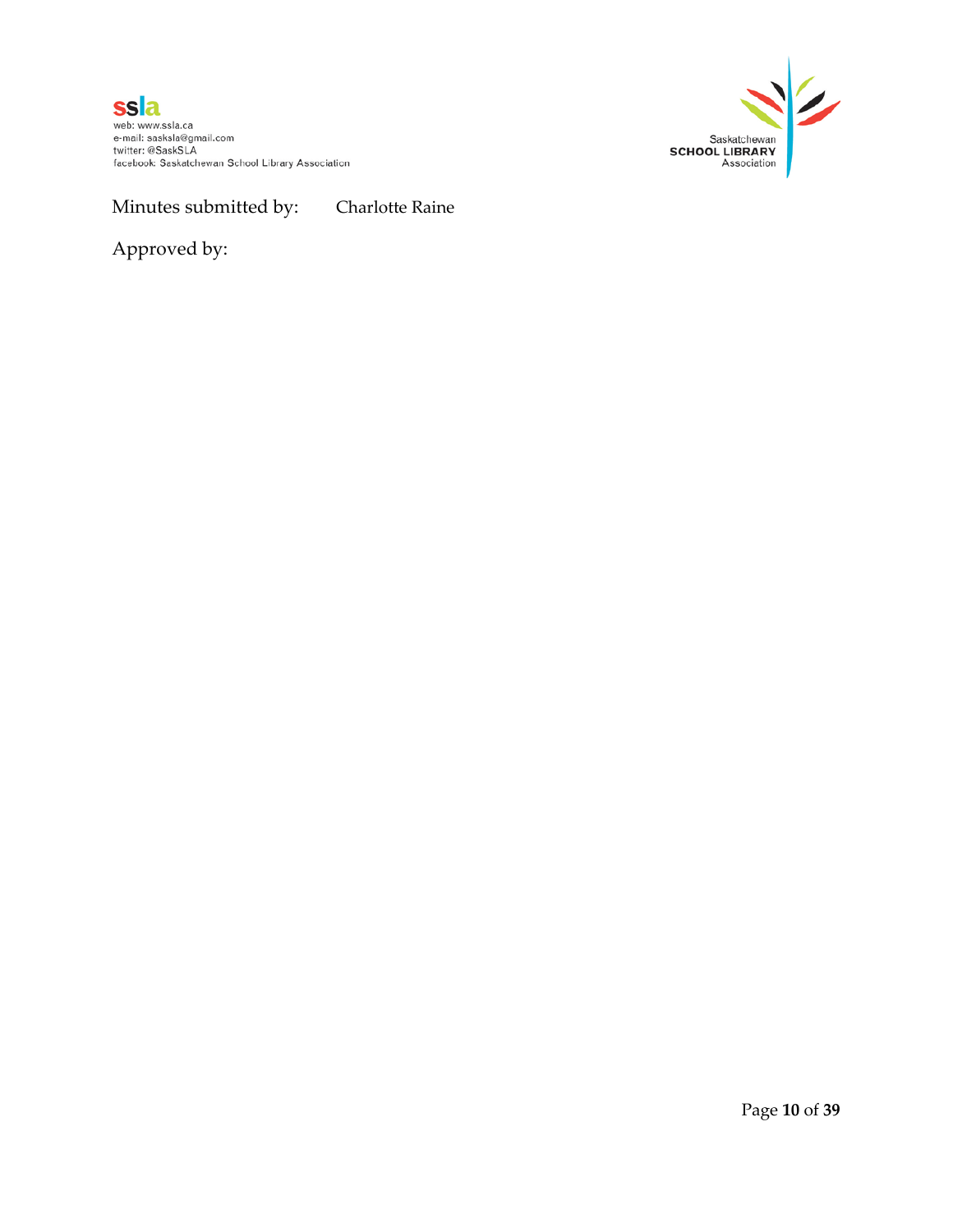

#### March 2014

### **SSLA Executive Action List**

| $\sqrt{ }$ | <b>ACTION</b>                                                                                                                                                                                     | <b>WHO</b>                                       | <b>COMMENTS</b>                                                                                                                                 |
|------------|---------------------------------------------------------------------------------------------------------------------------------------------------------------------------------------------------|--------------------------------------------------|-------------------------------------------------------------------------------------------------------------------------------------------------|
|            | Update financial statements for SSLA chequing, SSLA US<br>Chequing, Inquiry Project, SSLA Conference, Learning<br>Events, and The Medium prior to each subsequent meeting.<br>Submit with report. | Dawn, Tracy,<br>Carla,<br>Chantelle, &<br>Joanne | Financial<br>statements<br>were<br>included.<br>Dawn will<br>send Carlene<br>the exact<br>amounts to<br>update<br>Learning<br>Events<br>budget. |
|            | The Publication Councillor will obtain signed copyright<br>forms from The Medium contributors and<br>send<br>to<br>Secretary/Archivist                                                            | Chantelle                                        | Charlotte<br>received the<br>forms.                                                                                                             |
|            | Janet Crawford will be compensated for lost books at<br><b>BookBytes</b>                                                                                                                          | Dawn                                             | Janet did not<br>accept the<br>payment.                                                                                                         |
|            | Support new members and be cognizant of stresses and<br>challenges.                                                                                                                               | Executive                                        | ONGOING                                                                                                                                         |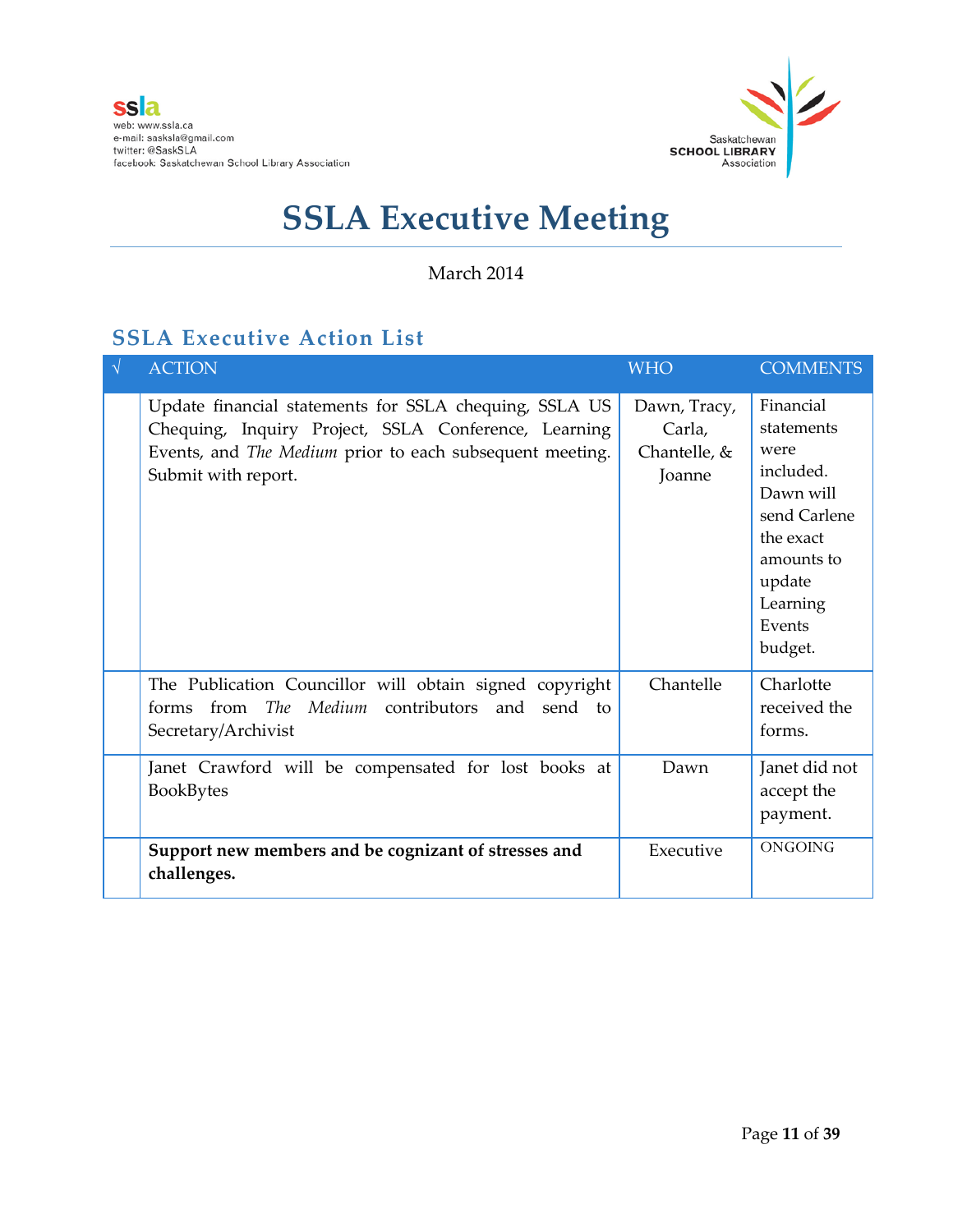

March 2014

### **President's Report**

#### **INFORMATION ITEMS**

- 1. Collaborated with Stealth Web Design to refine the website to include digital badging.
- 2. Met with Digital Badging Committee (Carla and Laurie) to discuss the project. Joanne was unable to attend.
- 3. Began draft of the Digital Badging web layout.
- 4. Met with Scott Burant to discuss and clarify the Association's submitted Special Subject Council grant proposal.
- 5. Created draft of environmental scan for Special Subject Council's Digital Badging project.
- 6. Created Digital Badging budget.
- 7. Formed the SSLA Awards and Bursary Ad Hoc Committee. The committee will consist of Carlene Walter, Laurie Hnatiuk, Dawn Morgan, and Tamzen Kulyk.
- 8. Updated SSLA Awards and Bursary online forms.
- 9. Updated SSLA Division Liaison list.
- 10. Met with the Treasurer to purchase new software.
- 11. Participated in 90 minute CLA teleconference on February 26<sup>th</sup> along with Joanne and representatives from the provinces and territories.
- 12. Began an initial update of the Association's five-year initiatives.

#### **ACTION ITEMS**

**Report submitted by:** Carlene Walter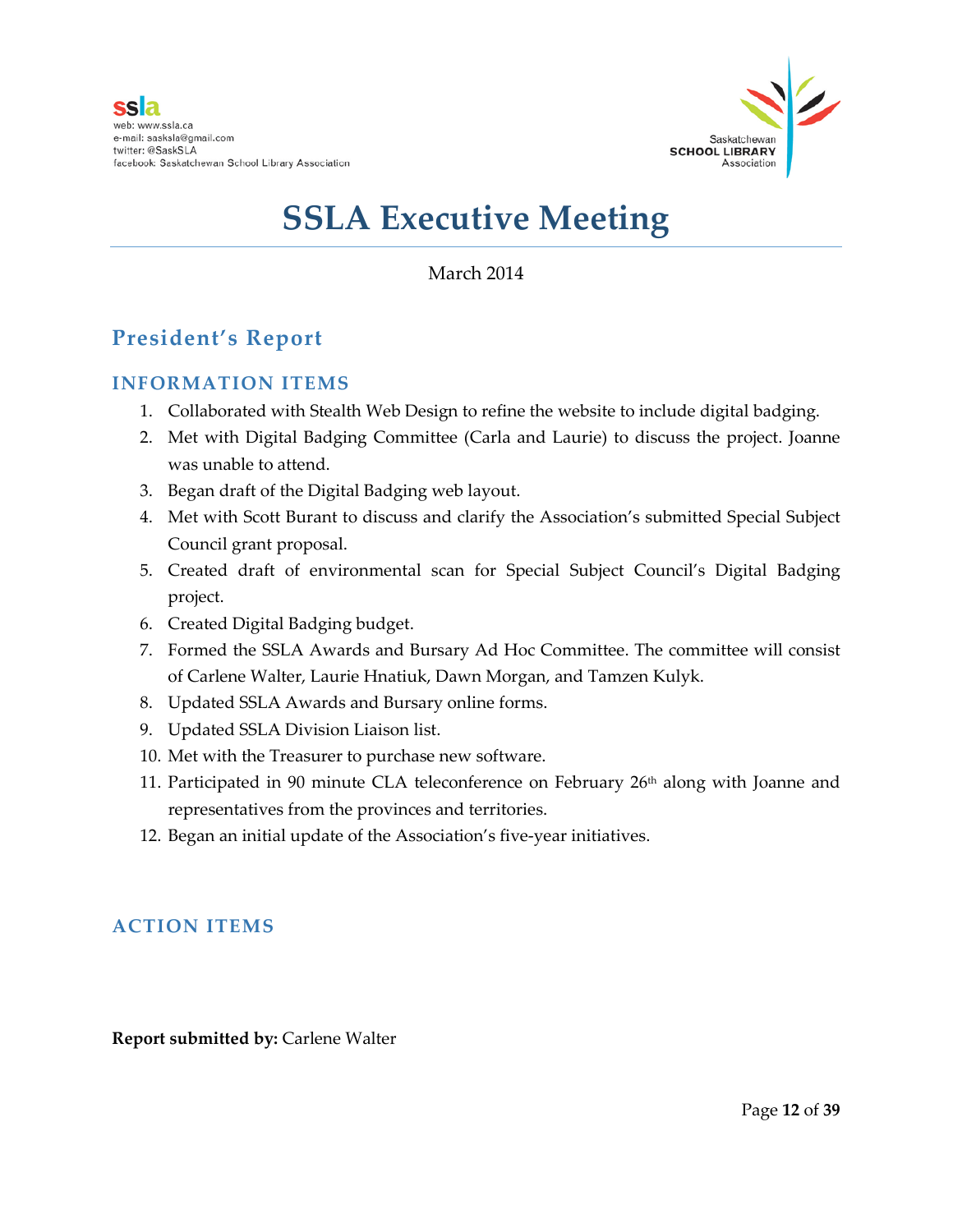

#### March 2014



# **Google Analytics Data**

Page **13** of **39**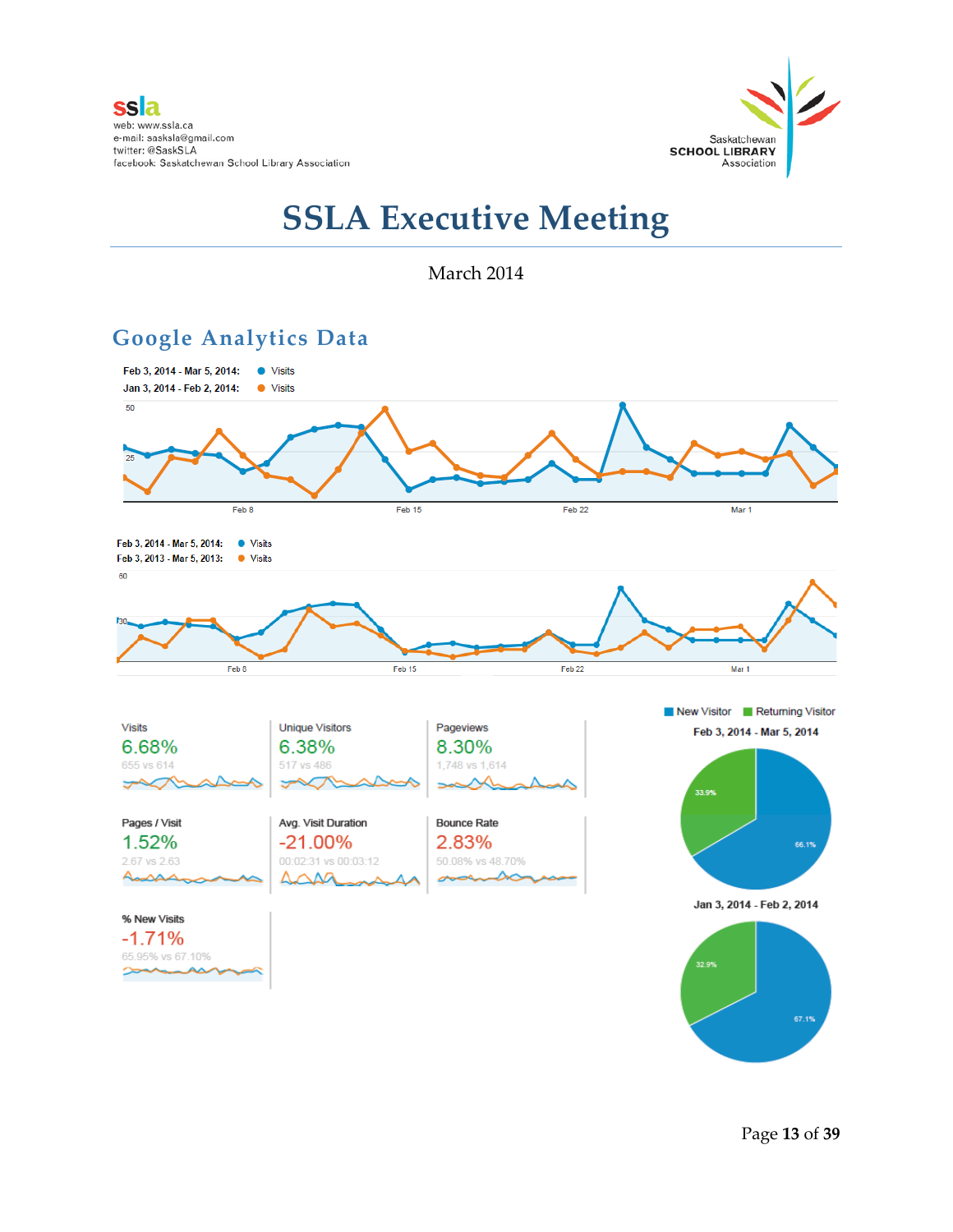

#### March 2014

# **President Elect's Report**

#### **INFORMATION ITEMS**

1. Reports were requested from SSLA liaisons and sent correspondence has been placed in the New Business section of the agenda.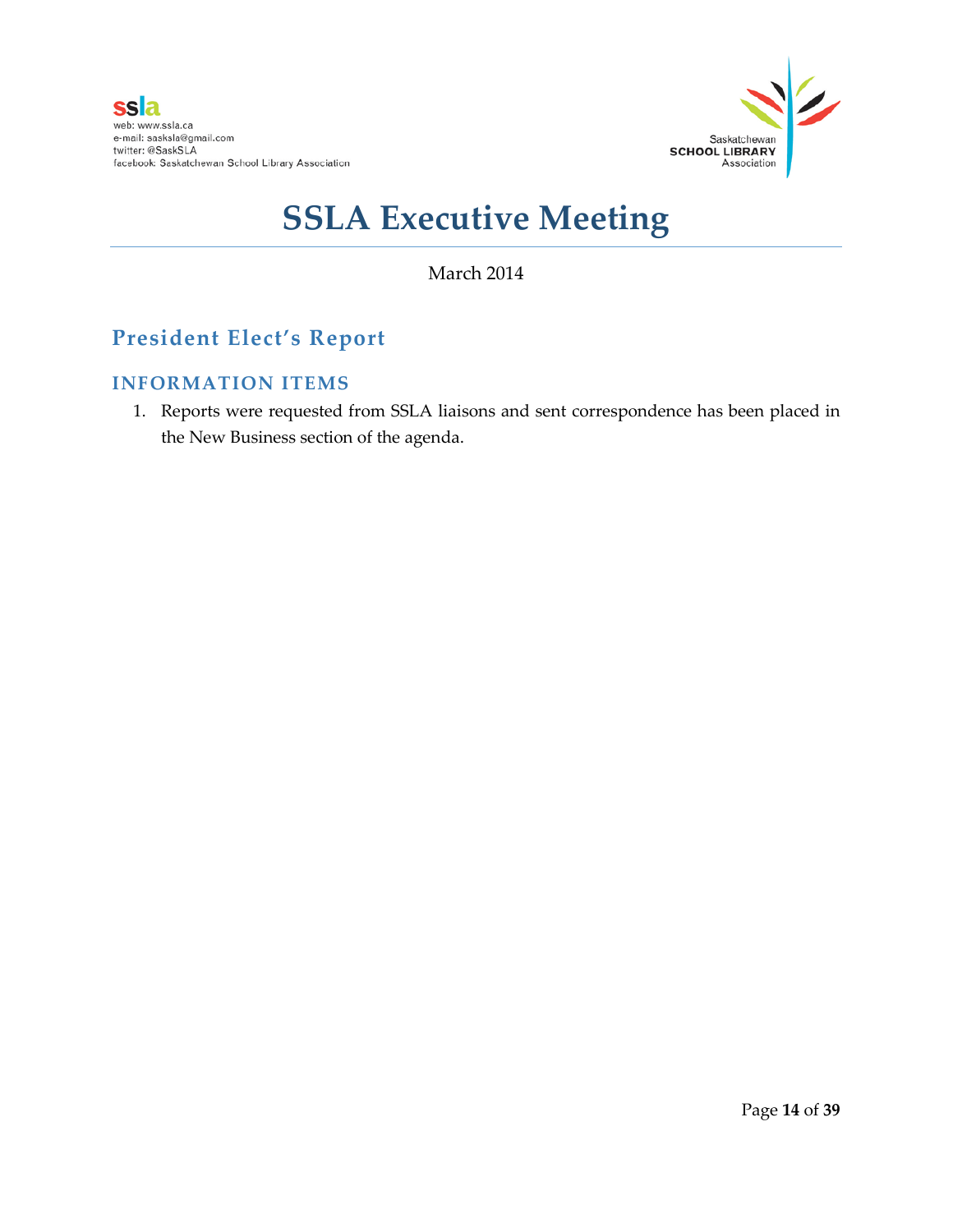

#### March 2014

### **Treasurer/Membership's Report**

#### **INFORMATION ITEMS**

- 1. The bank balance as of February 28, 2014 is \$27 894.27.
- 2. The total of the term deposits is \$11 669.62.
- 3. Membership Current membership as of February 28, 2014 is 116 members including 3 new members.
- 4. New Software Quick Books will be used for April's statement

#### **ACTION ITEMS**

- 1. Receipts I would clarification of when receipts should be issued.
- 2. Membership List I would like to remove members on the membership list if the membership is lapsed more than 1 year.

Report submitted by: Dawn Morgan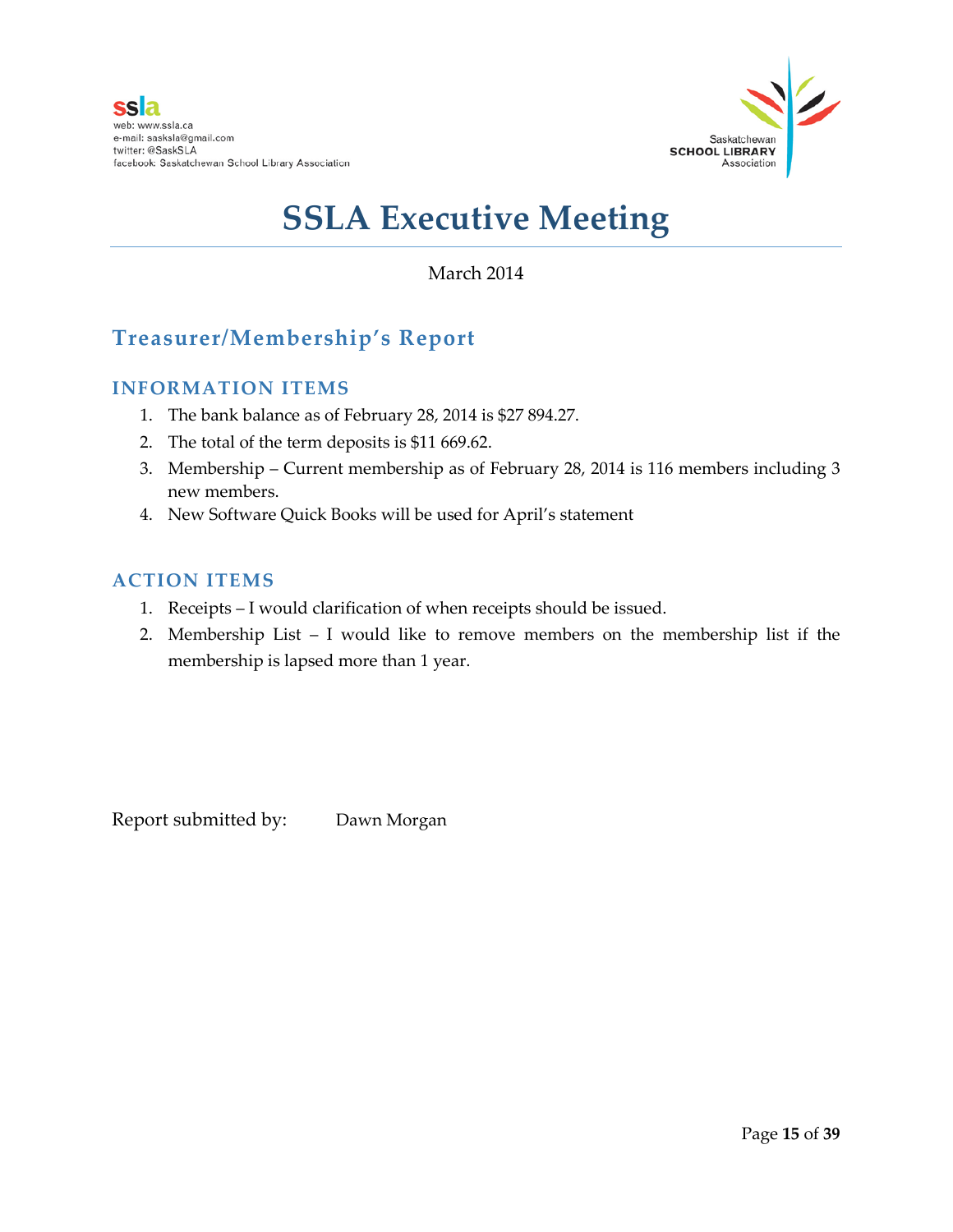

#### March 2014

# **SSLA Financial Report – Banking Summary**

| Category Description             | 7/1/2013-<br>3/2/2014 |
|----------------------------------|-----------------------|
|                                  |                       |
| <b>INCOME</b>                    |                       |
| Uncategorized                    | 1.170.67              |
| <b>Book Bytes</b>                | 728.63                |
| Conference 2014                  | 1,870.28              |
| Fall 2013 Learning Events Income | 2.985.21              |
| <b>Grant from STF</b>            | 2,616.00              |
| Interest Inc.                    | 5.14                  |
| <b>Membership Fees</b>           | 1,564.80              |
| Other Inc.                       | 881.78                |
| Special Project Grant            | 3,000.00              |
| <b>TOTAL INCOME</b>              | 14,822.51             |
| <b>EXPENSES</b>                  |                       |
| Audit                            | 500.00                |
| Executive - Meals                | 506.68                |
| Executive - Travel               | 1,429.16              |
| Executive PD 2013-2014           | 3,500.00              |
| Gifts Given                      | 80.32                 |
| <b>Inquiry Project</b>           | 1,999.97              |
| Learning Event 2013-2014         | 1,894.84              |
| <b>Office Supplies</b>           | 218.90                |
| <b>Publications</b>              | 152.16                |
| Wufoo                            | 269.55                |
| <b>TOTAL EXPENSES</b>            | 10,551.58             |
| <b>OVERALL TOTAL</b>             | 4,270.93              |

**Banking Summary** 

7/1/2013 through 3/2/2014 (in Canadian Dollars)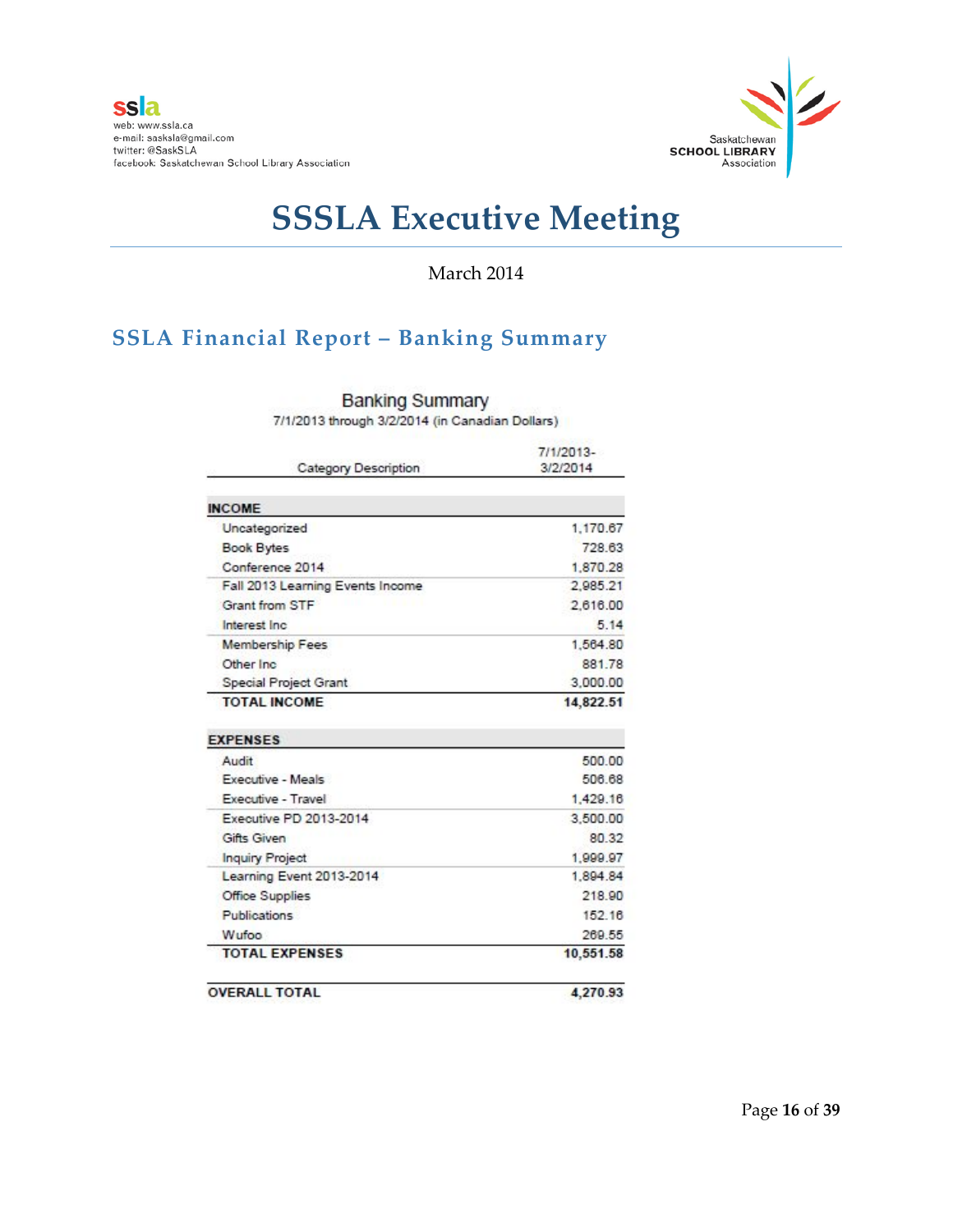

March 2014

**SSLA Financial Report –Budget Statement**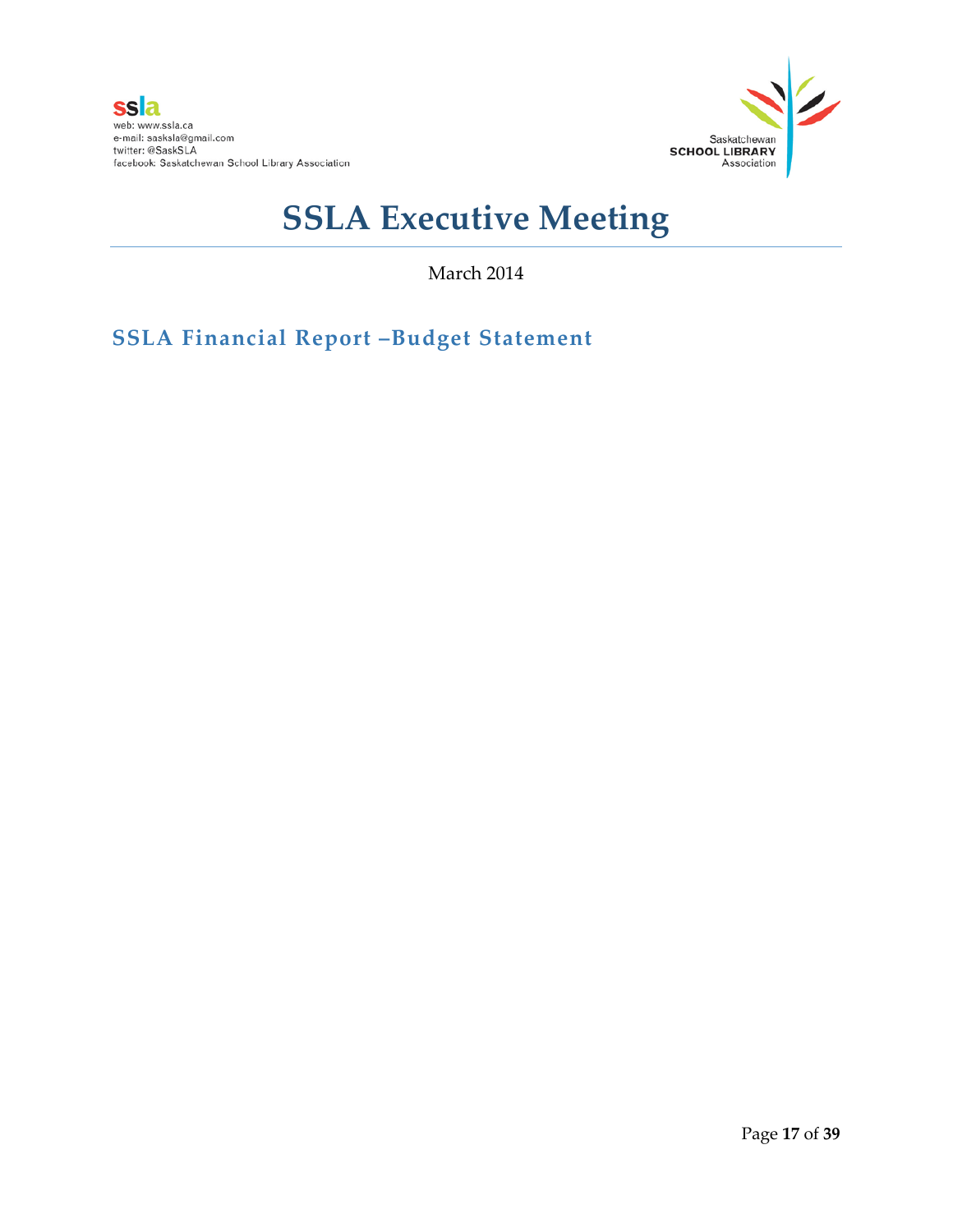

#### March 2014

# **Publication Councillors' Report**

#### **INFORMATION ITEMS**

- 1. The winter edition of The Medium is almost ready for publication online. I have 3 articles in the final stages:
	- Transforming School Libraries in Canada
	- Library Themes Inspire Reading
	- Big6 and Super3 Problem Solving Approach
- 2. I have posted a blog topic on Google tools to go with our Learning Event with Richard Byrne.
- 3. I contacted The Bulletin (STF) and the Inquiry Phase II article by Judy Nicholson will be published.

#### **ACTION ITEMS**

**Report submitted by: Chantelle Anderson**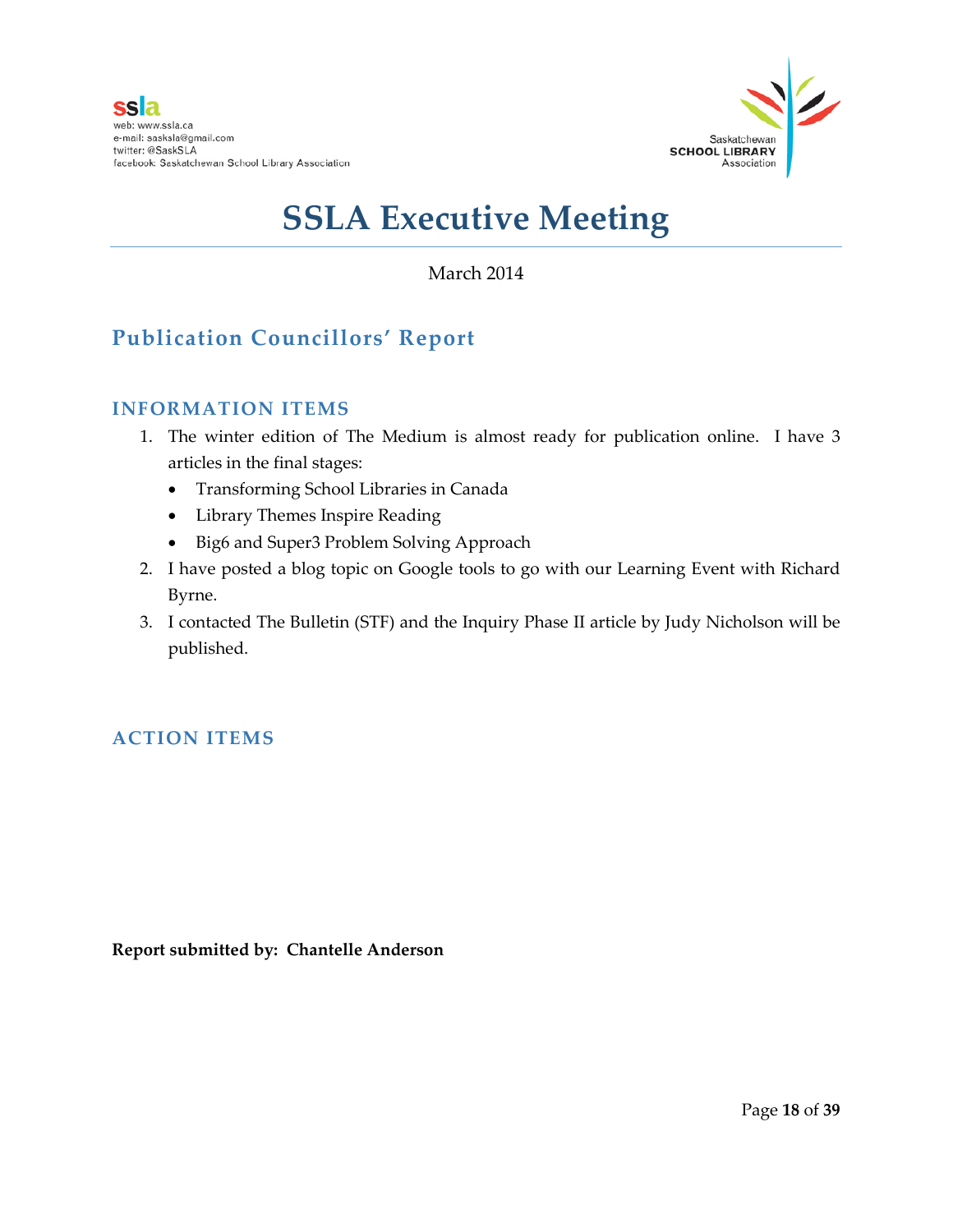

# **Publication Councillor's Financial Statement**

| <b>INCOME</b>       | Memo | Budget         |                   | Actual | Difference (\$) | Difference (%) |
|---------------------|------|----------------|-------------------|--------|-----------------|----------------|
| <b>Balance</b>      |      | $\mathfrak{S}$ | $\qquad \qquad -$ |        |                 |                |
| Income              |      | \$             | 600.00            |        |                 |                |
|                     |      |                |                   |        |                 |                |
|                     |      |                |                   |        |                 |                |
| <b>TOTAL INCOME</b> |      | $\mathbb{S}$   | 600.00            |        |                 |                |

| <b>EXPENDITURES</b>                                  |    | <b>Budget</b> |    | Actual |          | Difference (\$). | Difference $(\% )$ |
|------------------------------------------------------|----|---------------|----|--------|----------|------------------|--------------------|
| <b>Submissions</b><br>3 issues - 13 Shorter @ \$25   | \$ | 325.00        |    |        | \$       | (325.00)         |                    |
| Submissions<br>3 issues - 3 In-Depth $@$ \$50        | \$ | 150.00        | S. | 300.00 | \$       | 150.00           |                    |
| 3 Winners/Year - Completing Google<br>Awards<br>Form | \$ | 75.00         |    |        | \$       | (75.00)          |                    |
| <b>FlipSnack Subscription</b>                        | \$ | 50.00         | S. | 52.18  | \$       | 2.18             |                    |
| <b>TOTAL EXPENSES</b>                                | \$ | 600.00        | \$ | 352.18 | \$247.82 |                  |                    |

| <b>GRAND TOTAL</b> | Budget       | Actual | Difference (\$) | Difference $(\%)$ |
|--------------------|--------------|--------|-----------------|-------------------|
| Income             | \$<br>600.00 | \$600  |                 |                   |
| Expenditures       | \$<br>600.00 | 352.18 |                 |                   |
| <b>GRAND TOTAL</b> | \$.          | 247.82 |                 |                   |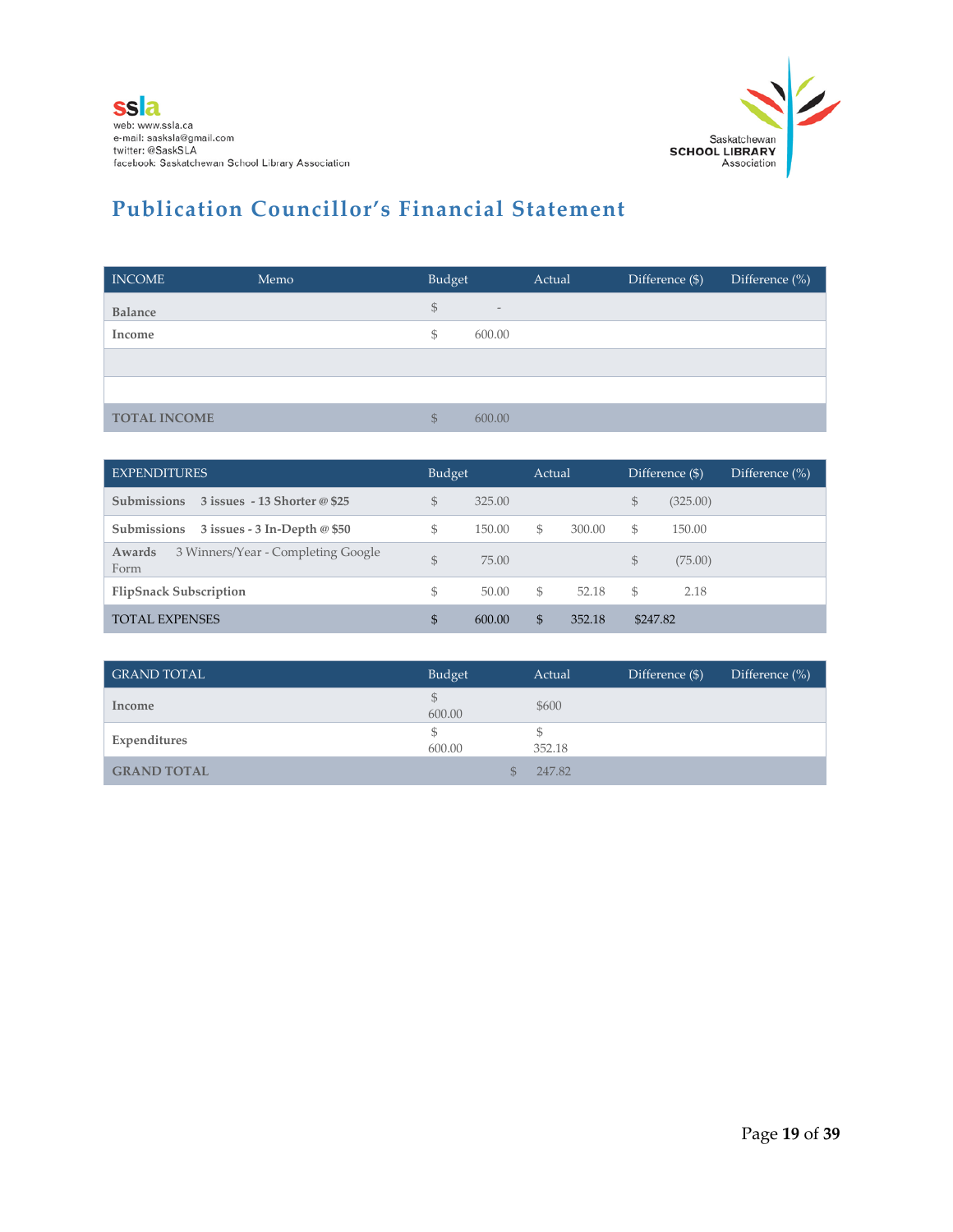

March 2014

# **Professional Learning Councillors' Report**

### **INFORMATION ITEMS**

#### **Learning Events** no report

#### **Conference**

- 1. Met with conference committee update conference progress and continue preparations
- 2. Sponsors and Display: Scholastic, Saunders, Follett, Edureference, WorldBook, Gabriel Dumont Institute, Wintergreen Learning Materials
- 3. Displayers: Willow Awards, McNally, Hear My Heart Books, Willow Awards
- 4. Naomi Harm will arrive late Wednesday night, have asked if she would like us to make any plans for her on Thursday, no requests to date
- 5. Executive Supper will be Friday April 11
- 6. Registrations 53
- 7. Proposed Agenda
	- 8:00-8:30 Registration
	- 8:30 Greetings and Opening Inquiry?
	- 9:00 10:00 Keynote Speaker
	- 10:00 10:30 Coffee Break and Displays
	- 10:30-11:30 Workshop One
	- 11:30 11:50 Awards
	- 11:50 1:15 Lunch and AGM
	- 1:15 2:15 Workshop 2
	- 2:15-2:30 Nutrition Break
	- 2:30-3:30 Workshop 3
	- 3:30 Closing Remarks and Door Prize Draws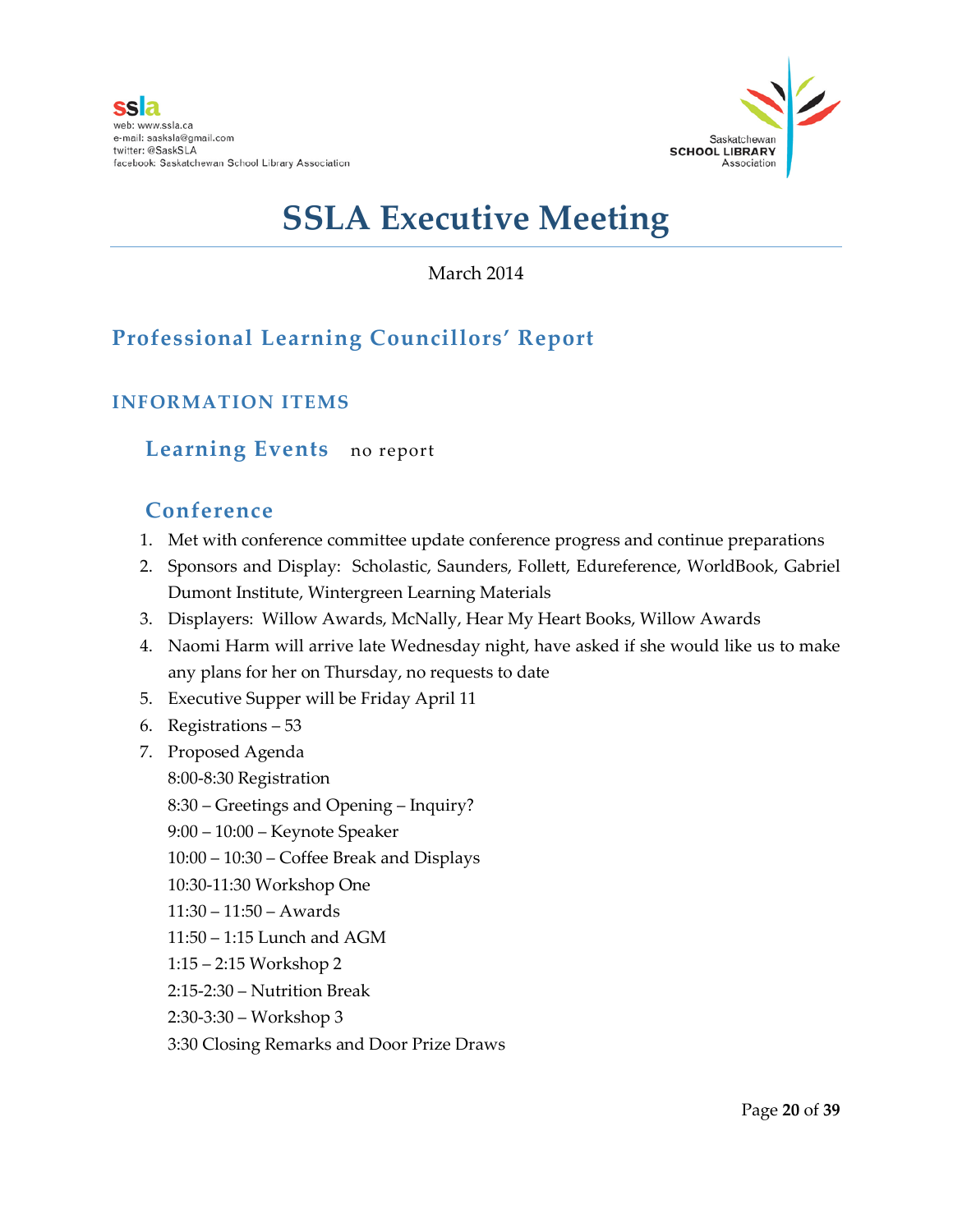**ssla** web: www.ssla.ca e-mail: sasksla@gmail.com twitter: @SaskSLA facebook: Saskatchewan School Library Association



#### **ACTION ITEMS**

### **Learning Events** no report

#### **Conference**

- 1. Confirm time and place for Executive Supper
- 2. Continue to pursue sponsorship and displayers ULS and JerBear
- 3. Meeting with Travelodge to finalize arrangements
- 4. Continue to Forward registration information
- 5. Confirm Receipt of sponsorship money
- 6. Agenda and final information sent to registrants last week of March
- 7. Suggestions for Presenter at next year's conference?

**Report submitted by:** Tracy Woodward and Carla Katerynych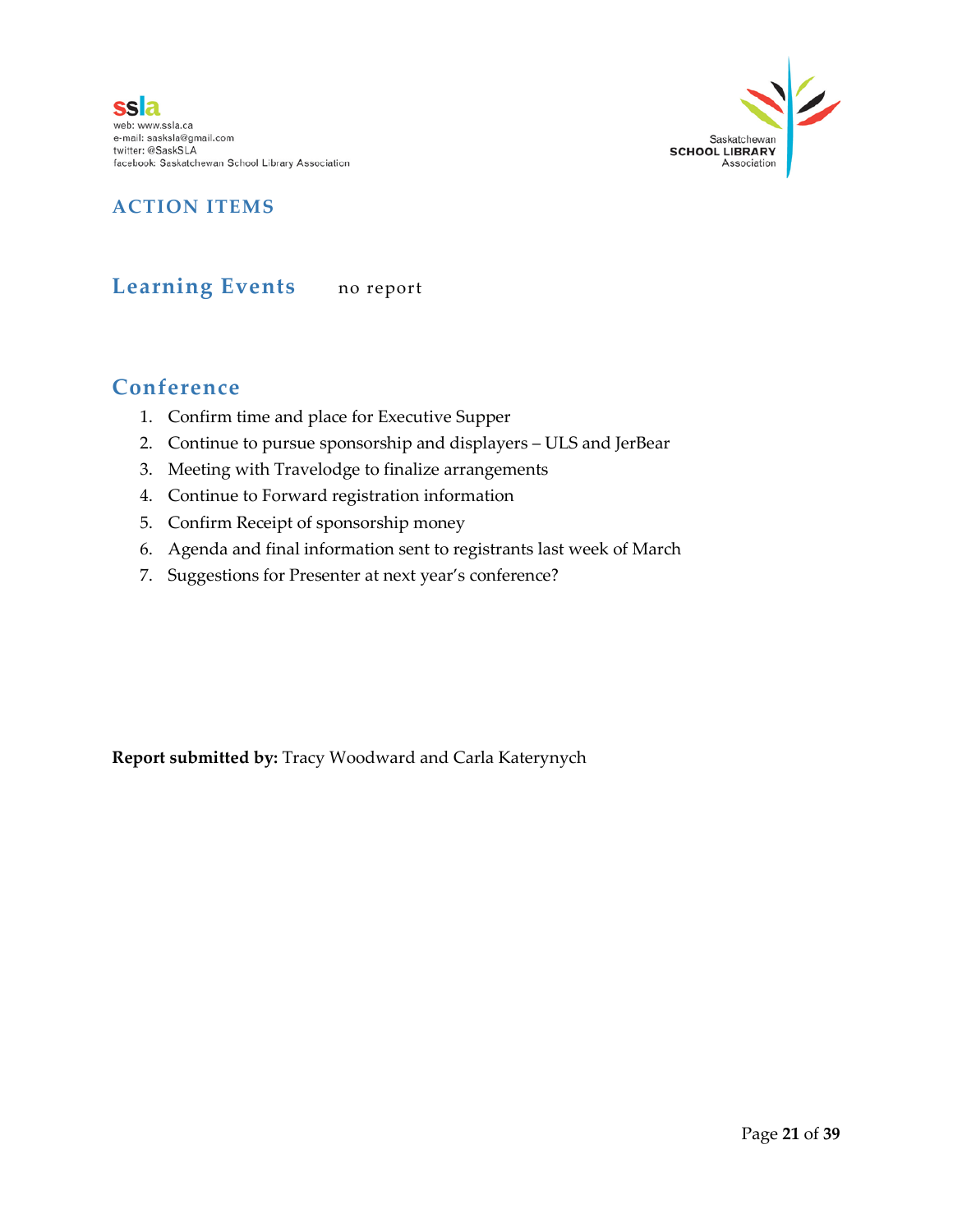

March 2014

# **Professional Learning Councillors' Financial Statement**

#### **SSLA LEARNING EVENTS**

No report

**Report submitted by:** Tracy Woodward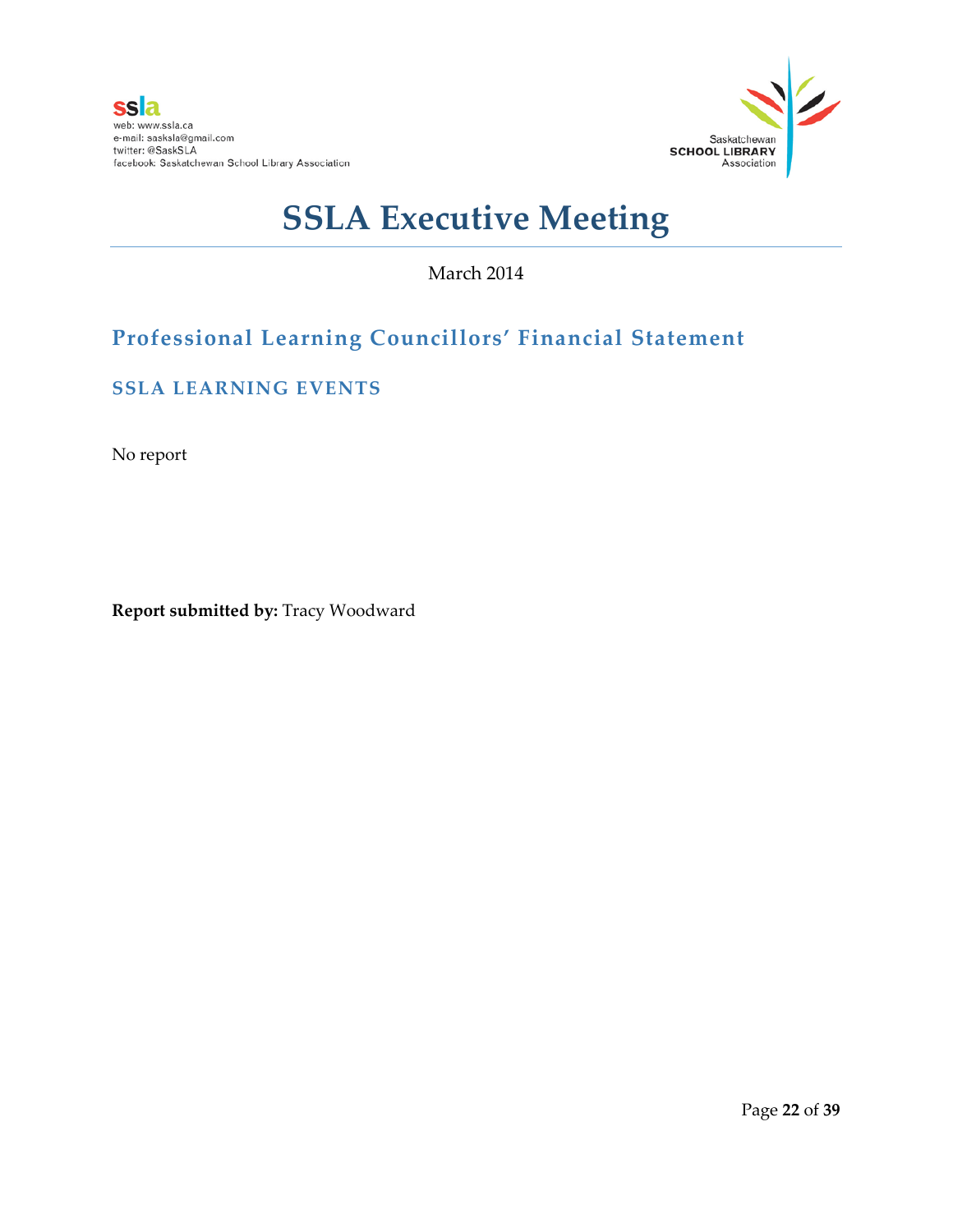

March 2014

# **Professional Learning Councillors' Financial Statement**

### **SSLA Conference**

#### CONFERENCE BUDGET 2013-2014

| <b>INCOME</b>            | Memo.                              | Budget |           | $\overline{\phantom{a}}$ Actual | $\nabla$ Difference $(\$)$ |
|--------------------------|------------------------------------|--------|-----------|---------------------------------|----------------------------|
| <b>Balance</b>           |                                    | \$     |           |                                 |                            |
| <b>Registration Fee</b>  | based on 120 people $\times$ \$135 |        | 16,200.00 |                                 |                            |
| <b>Displayers' Lunch</b> |                                    | 杢      | 25.00     |                                 |                            |
| Sponsorship              |                                    | \$     | 1,000.00  | $\mathbf{\hat{z}}$              | 1,000.00                   |
| <b>TOTAL INCOME</b>      |                                    | \$     | 17,225.00 |                                 |                            |

| <b>EXPENDITURES</b>      |                          | <b>Budget</b><br>÷ | $\overline{\mathbf{v}}$ | Column1 | Difference (\$)<br>▼ |
|--------------------------|--------------------------|--------------------|-------------------------|---------|----------------------|
| <b>Planning Meetings</b> |                          | \$                 | 150.00                  |         |                      |
| <b>Keynote Speaker</b>   | Honourarium              | \$                 | 5,000.00                | \$      | 3,450.00             |
| <b>Keynote Speaker</b>   | Airfare                  | \$                 | 1,000.00                |         |                      |
| <b>Keynote Speaker</b>   | Accomodations [2 nights] | \$                 | 350.00                  |         |                      |
| Keynote Speaker          | Meals                    | \$                 | 150.00                  |         |                      |
| <b>Décor/tables</b>      |                          | \$                 | 150.00                  |         |                      |
| <b>Nametags</b>          |                          | \$                 | 125.00                  |         |                      |
| <b>Facility</b>          |                          | \$                 | 850.00                  |         |                      |
| Swag                     |                          | \$                 | 200.00                  |         |                      |
| <b>Presenters' Gift</b>  |                          | \$                 | 300.00                  |         |                      |
| <b>AudioVisual</b>       |                          | \$                 | 200.00                  |         |                      |
| Program                  |                          | \$                 | 25.00                   |         |                      |
| <b>Nutrition Break</b>   |                          | \$                 | 1,225.00                |         |                      |
| Lunch                    | \$24 person (plus tip)   | \$                 | 4,000.00                |         |                      |
| <b>TOTAL EXPENSES</b>    |                          | \$                 | 13,725.00               |         |                      |
| <b>GRAND TOTAL</b>       |                          | <b>Budget</b>      |                         |         | Difference [\$]      |
| Income                   |                          | 尘                  | 17.225.00               |         |                      |

\$

\$

13,725.00

3,500.00

**Report submitted by:** Carla Katerynych

**Expenditures** 

**GRAND TOTAL**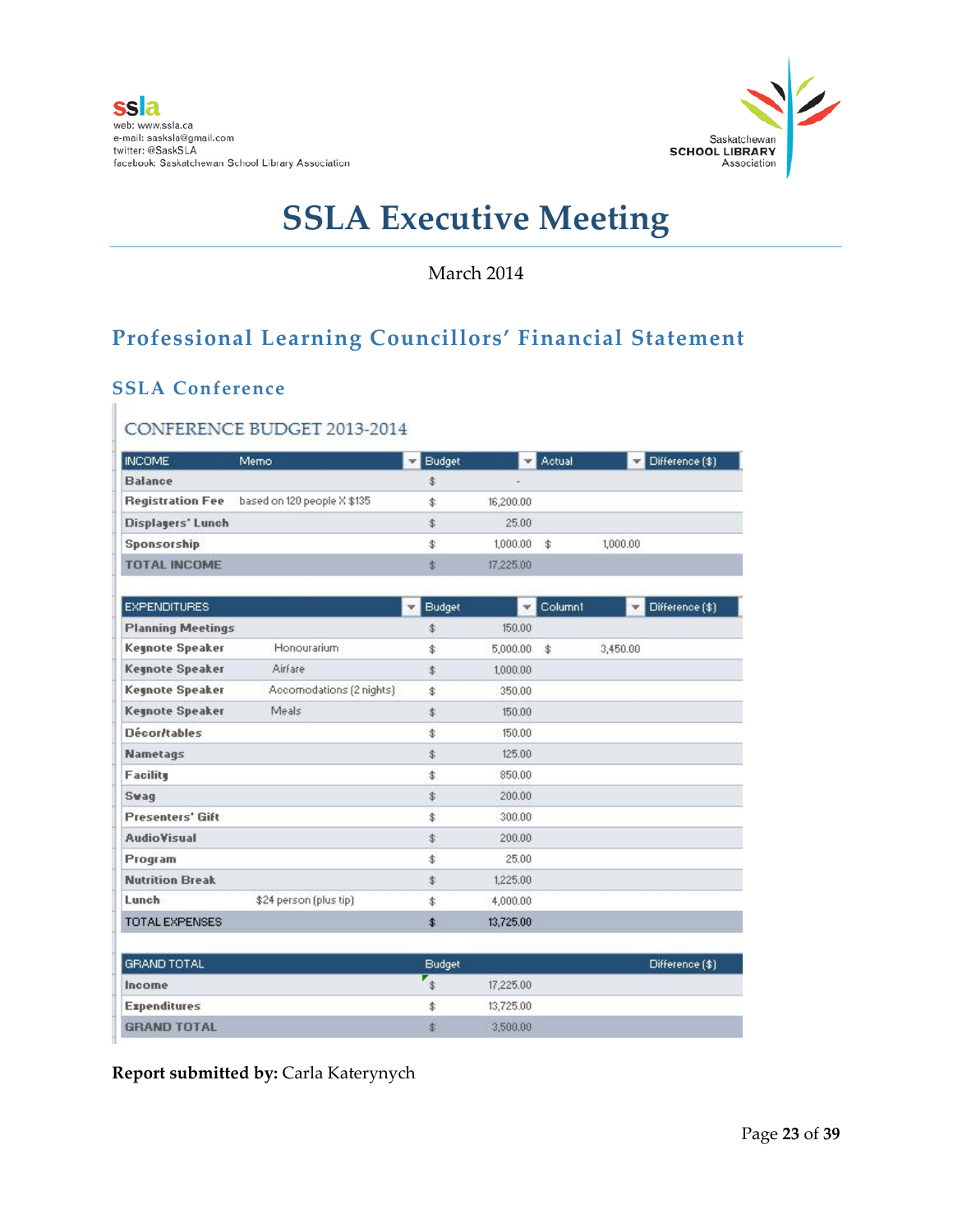

#### March 2014

# **Communications Councillor's Report**

#### **Date March 9/14**

### **Information Items**

- 1. Sent email(s) regarding the following items:
	- a. Membership expiring
	- b. Membership expired
- 2. Responded to necessary emails
- 3. Sent division liaisons a SSLA update encouraging the attendance of the conference.
- 4. Requested promotion of SSLA conference from Reading SSC and, in return. we have promoted their conference.
- 5. Updated the email database with new/renewed members.
- 6. Attended February meeting regarding Digital Badging
- 7. Added relevant posts to the Facebook page
	- a. Since January, we have added 2individuals to our group with 49 members
- 8. Klout account is 26
- 9. Created a Pinterest account with gmail address and password Sask2011 (not public yet)

### **Action Items**

1. Make Pinterest site public via Twitter and Facebook

#### **Report submitted by:** Laurie Hnatiuk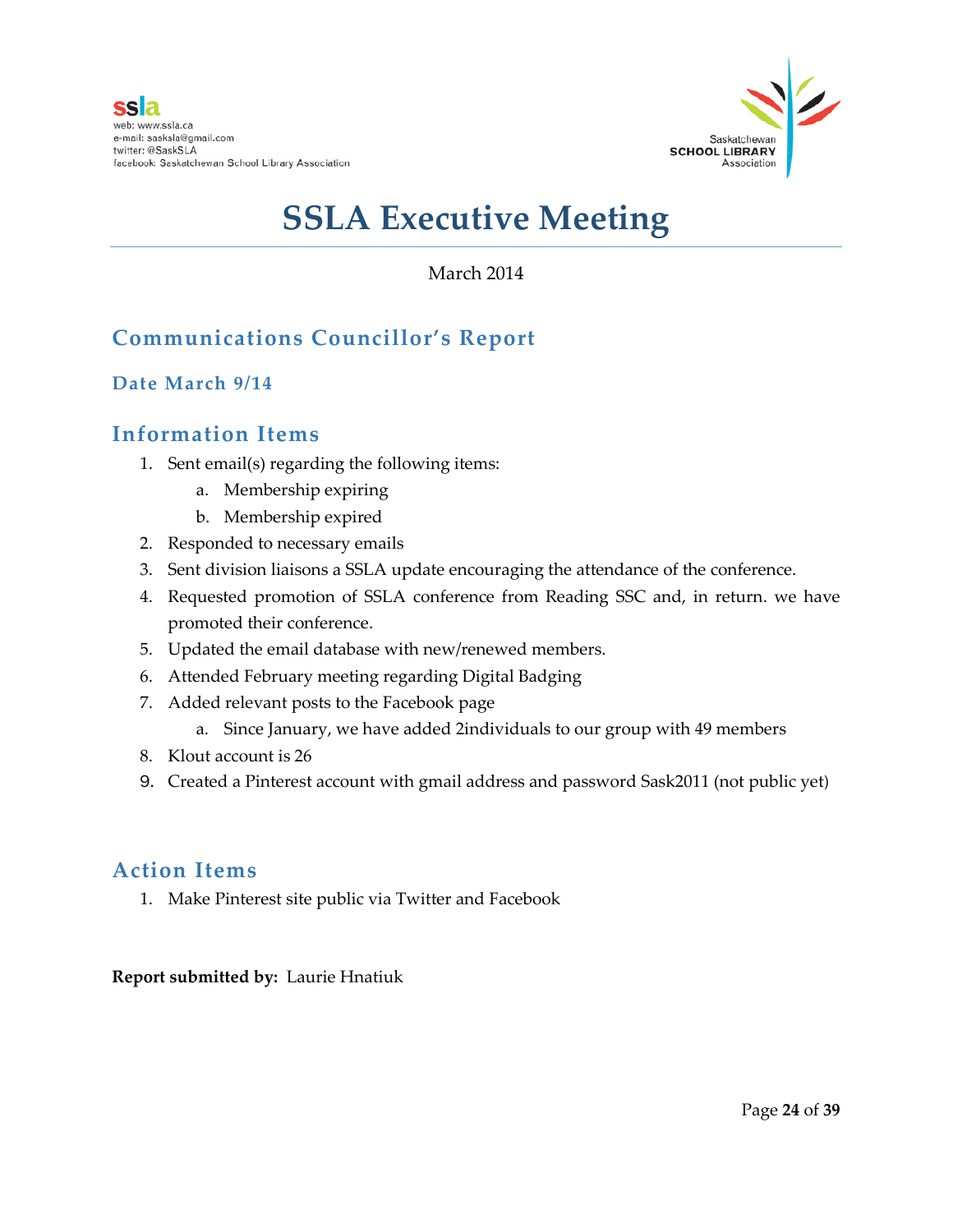

March 2014

# **Special Projects Councillor's Report**

#### **INFORMATION ITEMS**

- 1. CLA National Project for School Libraries in Canada (Voices for School Libraries Network)
	- a. Added comments and suggestions to the project Google Doc. <https://sites.google.com/site/nationalslproject/home>
	- b. Participated in 90 minute teleconference on February 26<sup>th</sup> along with Carlene and representatives from the provinces and territories.
	- c. Common themes from the participants:
		- i. Keep terminology simple—needs to be understandable to the lay educator and administrator.
		- ii. Streamline the document—it's overwhelming and repetitious.
		- iii. Consider inclusive terminology for provinces/territories that do not have teacher-librarians. They need to feel that there is "something" for them. (Those provinces with TLs and/or considering the implementation of TLs—Quebec-- want to ensure that the term stays.)
		- iv. Add a level before "emerging"—expand rubric to 5 levels from 4. Quebec does not see itself reflected in the document; libraries are run by volunteers.
		- v. Consider interconnectedness—ensure that there is a clear understanding of what needs to be accomplished in order to move to the next stage.
		- vi. Provide clarity—document to be used as a reflection of practice; not evaluation.
		- vii. Include a glossary and background information on the LLC (library learning commons)
	- d. The document will be released as an e-pub. Due to the small size of the document, the suggested \$10 download fee may be dropped. A couple of participants suggested a website format rather than an e-pub. This may be considered in the future.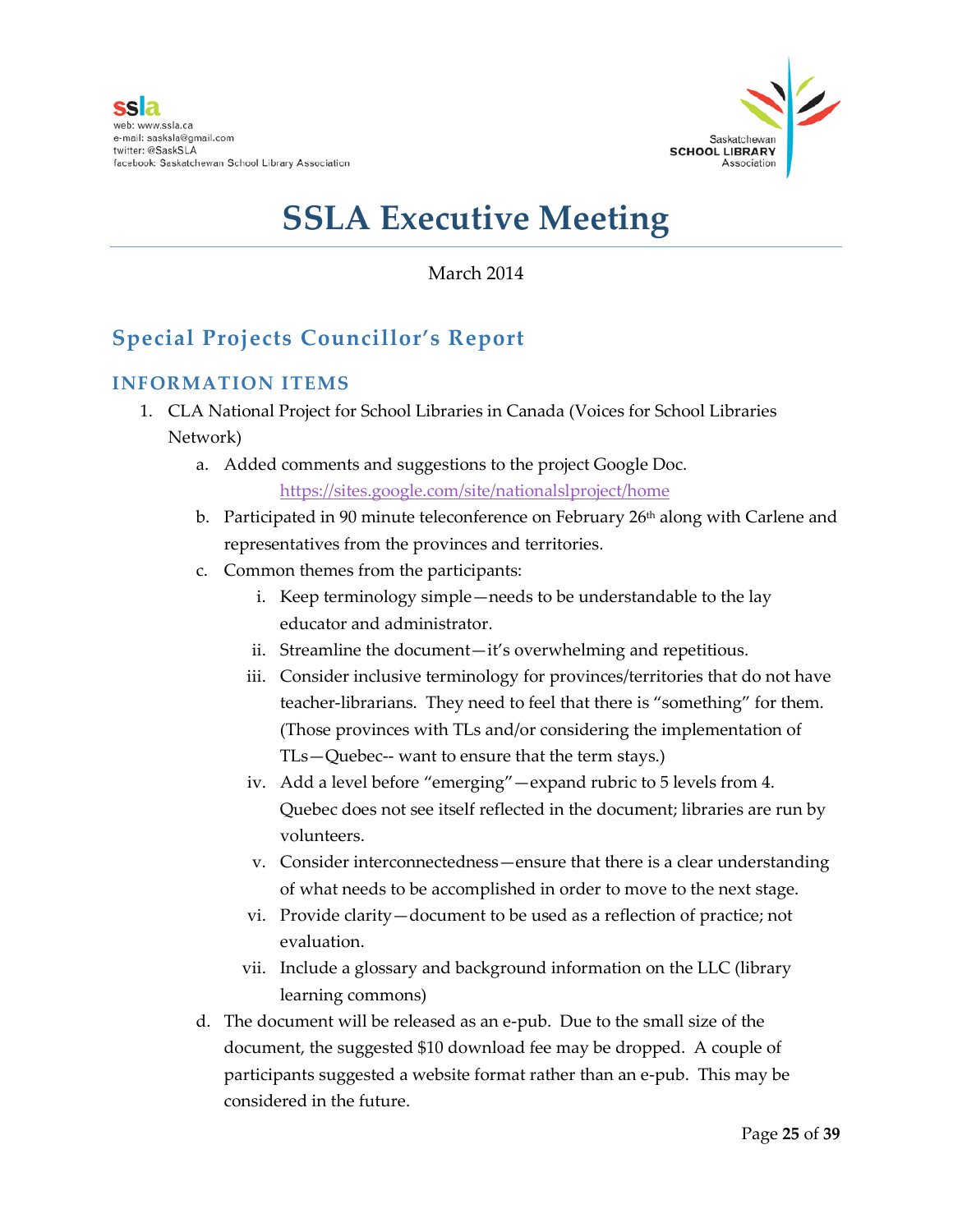

- e. The Steer Group requested feedback for a marketing plan. A couple of participants suggested a 2-page executive summary or white paper and/or infographic to accompany the document release.
- 2. Contacted Carol Koechlin regarding submitting an article about the project for *The Medium*. The article has been submitted to Chantelle Anderson.

#### **ACTION ITEMS**

• Promote document at upcoming SSLA conference.

#### **Report submitted by: Joanne Beltramini**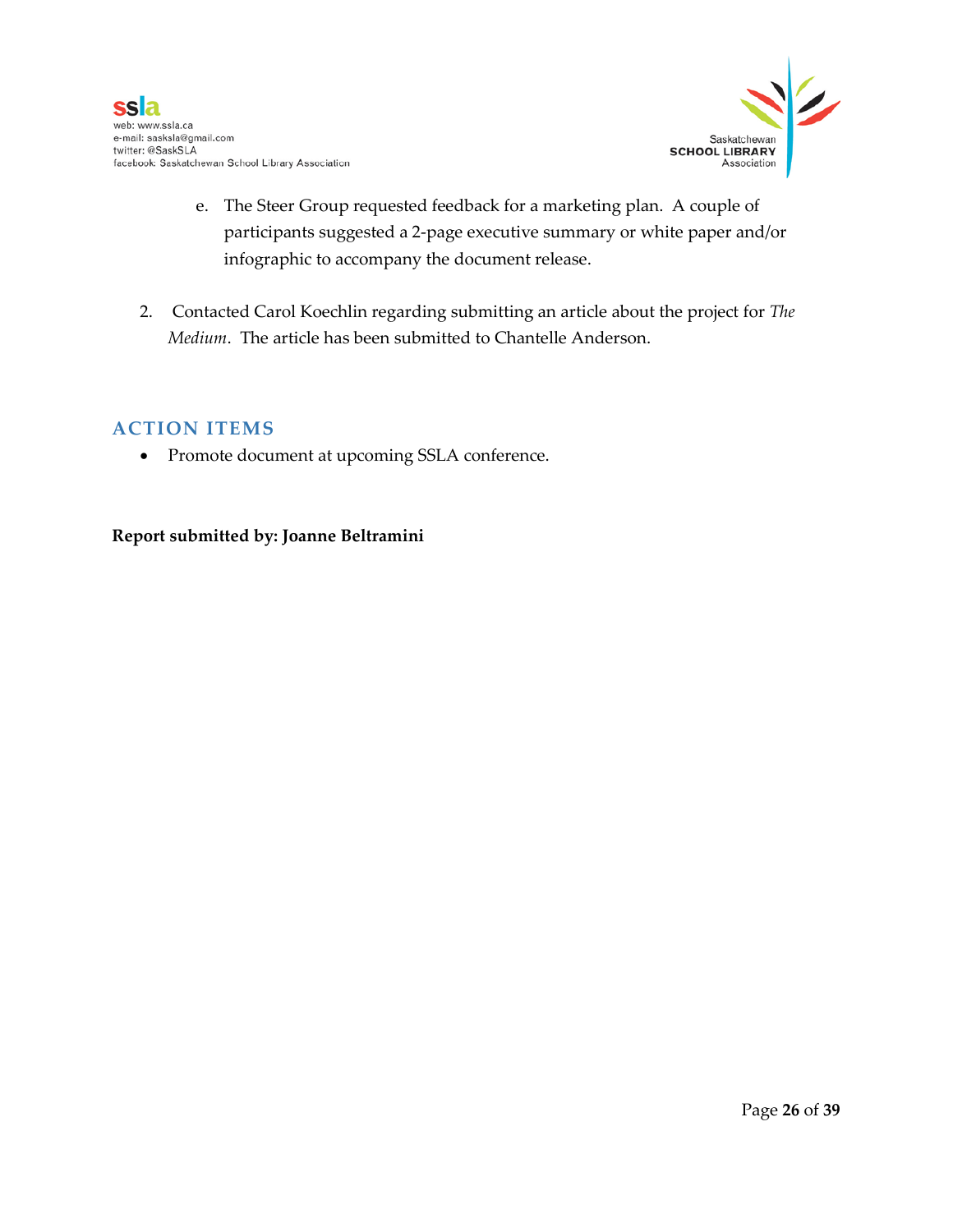

### March 2014

# **Special Project – Inquiry Project**

# **Financial Statement**

#### INQUIRY BUDGET 2013-2014

| <b>INCOME</b>                  | Memo                                        | $\overline{\phantom{a}}$ | <b>Budget</b><br>$\mathbf{v}$  | <b>Actual</b><br>$\overline{\mathbf{v}}$ | Difference $ \$  \mathbf{v}$ | Difference $\left[\% \right]$ $\triangledown$ |
|--------------------------------|---------------------------------------------|--------------------------|--------------------------------|------------------------------------------|------------------------------|-----------------------------------------------|
| <b>Balance</b>                 |                                             |                          | \$<br>$\overline{\phantom{a}}$ | $\sim$                                   | \$<br>$\sim$                 | #DIVO!                                        |
| <b>Income from SSLA Budget</b> |                                             |                          | $2.000.00$ \$                  | 2,000.00                                 |                              |                                               |
|                                | Video Editing - S. Morrison - Reimbursement |                          | \$<br>$500.00$ \$              | 500.00                                   |                              |                                               |
|                                | Video Editing - S. Morrison - Reimbursement |                          | \$<br>$500.00$ \$              | 500.00                                   |                              |                                               |
|                                |                                             |                          |                                |                                          |                              |                                               |
| <b>TOTAL INCOME</b>            |                                             |                          | \$<br>$3.000.00$ \$            | $3.000.00$ \$                            | $\,$                         | $0\%$                                         |

| <b>EXPENDITURES</b>                       | ₩ |     | <b>Budget</b><br>$\overline{\mathbf{v}}$ |     | Actual        | Difference $ \$$ | Difference $\left[\% \right]$ $\triangledown$ |
|-------------------------------------------|---|-----|------------------------------------------|-----|---------------|------------------|-----------------------------------------------|
| C. Walter - Travel to Regina Aug 1        |   | \$  | $220.00$ \$                              |     | 217.06        |                  |                                               |
| J. Nicholson - Travel to Saskatoon - July |   | \$  | $220.00$ \$                              |     | 217.06        |                  |                                               |
| J. Nicholson - Additional Monies          |   | \$  |                                          | \$  | 439.43        |                  |                                               |
| <b>Handbills</b>                          |   | \$  | 500.00                                   | -\$ | 203.95        |                  |                                               |
| Video Editing - Sam Morrison - Advance    |   | \$  | 500.00 \$                                |     | 500.00        |                  |                                               |
| Video Editing - Sam Morrison - Advance    |   | \$  | 500.00 \$                                |     | 500.00        |                  |                                               |
| Stealth Web Design - Maintenance and Pics |   | \$  | 600.00 \$                                |     | 591.26        |                  |                                               |
| Gift -Working Group Member - L. Oliver    |   | \$  | $50.00$ \$                               |     | 50.00         |                  |                                               |
| Gift -Working Group Member - C. Erlandson |   | \$  | $50.00$ \$                               |     | 50.00         |                  |                                               |
| Celebration with SSLA @ Riverside         |   | \$. | $60.00$ \$                               |     | 74.56         |                  |                                               |
| Celebration with Working Group            |   | \$  | $300.00$ \$                              |     | 156.68        |                  |                                               |
| <b>TOTAL EXPENSES</b>                     |   | \$  | $3,000.00$ \$                            |     | $3,000.00$ \$ |                  | $0.0\%$                                       |
| <b>GRAND TOTAL</b>                        |   |     | <b>Budget</b>                            |     | Actual        | Difference [\$]  | Difference [%]                                |
| Income                                    |   | \$  | $3,000.00$ \$                            |     | $3,000.00$ \$ |                  | 0.0%                                          |
| <b>Expenditures</b>                       |   |     | 3.000.00                                 | -\$ | $3.000.00$ \$ | ٠                | 0.0%                                          |
| <b>GRAND TOTAL</b>                        |   |     |                                          | \$  |               |                  |                                               |

#### **Report submitted by: Joanne Beltramini**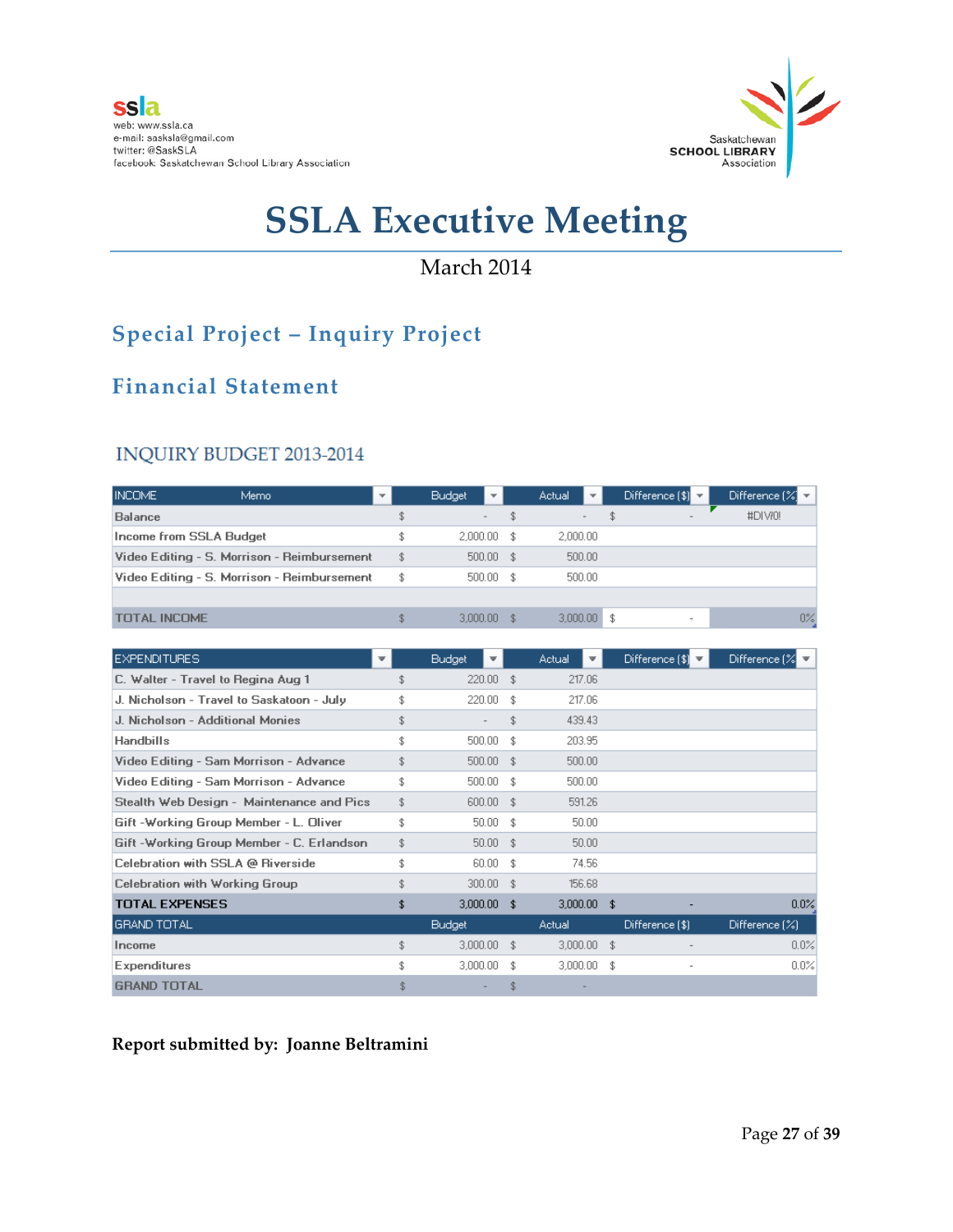

March 2014

# **Special Project – Digital Badging PD**

#### **FINANCIAL STATEMENT**

### SPECIAL SUBJECT COUNCIL GRANT (DIGITAL BADGING) BUDGET 2013-2014

| <b>INCOME</b>       | Memo. |    | <b>Budget</b> | ΨI | <b>Actual</b>  | 1 – L  |     | Difference (\$) V | Difference $\left[\mathbb{Z}\right]$ |
|---------------------|-------|----|---------------|----|----------------|--------|-----|-------------------|--------------------------------------|
| <b>Balance</b>      |       | \$ | $7,500.00$ \$ |    |                | $\sim$ | \$  | 7,500.00          |                                      |
| <b>SCC Grant</b>    |       | \$ | $3,000.00$ \$ |    | 3,000.00       |        |     |                   |                                      |
|                     |       |    |               |    |                |        |     |                   |                                      |
|                     |       |    |               |    |                |        |     |                   |                                      |
| <b>TOTAL INCOME</b> |       | \$ | 10,500,00     |    | \$<br>3,000,00 |        | \$. | 7,500.00          | 71%                                  |

| <b>EXPENDITURES</b><br>▼                                    | <b>Budget</b>        |      | Actual        | Difference $ \$$ | Difference $\left[\mathbb{Z}\right]$ |
|-------------------------------------------------------------|----------------------|------|---------------|------------------|--------------------------------------|
|                                                             |                      |      |               |                  |                                      |
| Personnel - Writing - Phase 1 (\$248 sub pay X 1 half da \$ | 248.00               |      |               |                  |                                      |
| Personnel - Writing - Phase 2 (\$248 sub pay X 2.5 half \$  | 620.00               |      |               |                  |                                      |
| Personnel - Implementation - Phase 3 (\$248 sub pay X \$    | 496.00               |      |               |                  |                                      |
| <b>Vorking Group Meetings</b>                               | \$<br>225.00         |      |               |                  |                                      |
| Signage                                                     | \$<br>125.00         |      |               |                  |                                      |
| <b>Promotional Material</b>                                 | \$<br>186.00         |      |               |                  |                                      |
| <b>Veb Design and Badge Creation</b>                        | \$<br>1,100.00       |      |               |                  |                                      |
|                                                             |                      |      |               |                  |                                      |
| <b>TOTAL EXPENSES</b>                                       | \$<br>$3,000.00$ \$  |      | ٠             | \$               | $0.0 \times$                         |
| <b>GRAND TOTAL</b>                                          | <b>Budget</b>        |      | Actual        | Difference (\$)  | Different(z)                         |
| Income                                                      | \$<br>$10,500.00$ \$ |      | $3,000.00$ \$ | 7,500.00         | 71.4%                                |
| <b>Expenditures</b>                                         | \$<br>$3,000.00$ \$  |      | $\sim$        | \$<br>3,000.00   | 100.0%                               |
| <b>GRAND TOTAL</b>                                          | \$<br>7,500.00       | - \$ | 3,000.00      |                  |                                      |

**Report submitted by: Carlene Walter**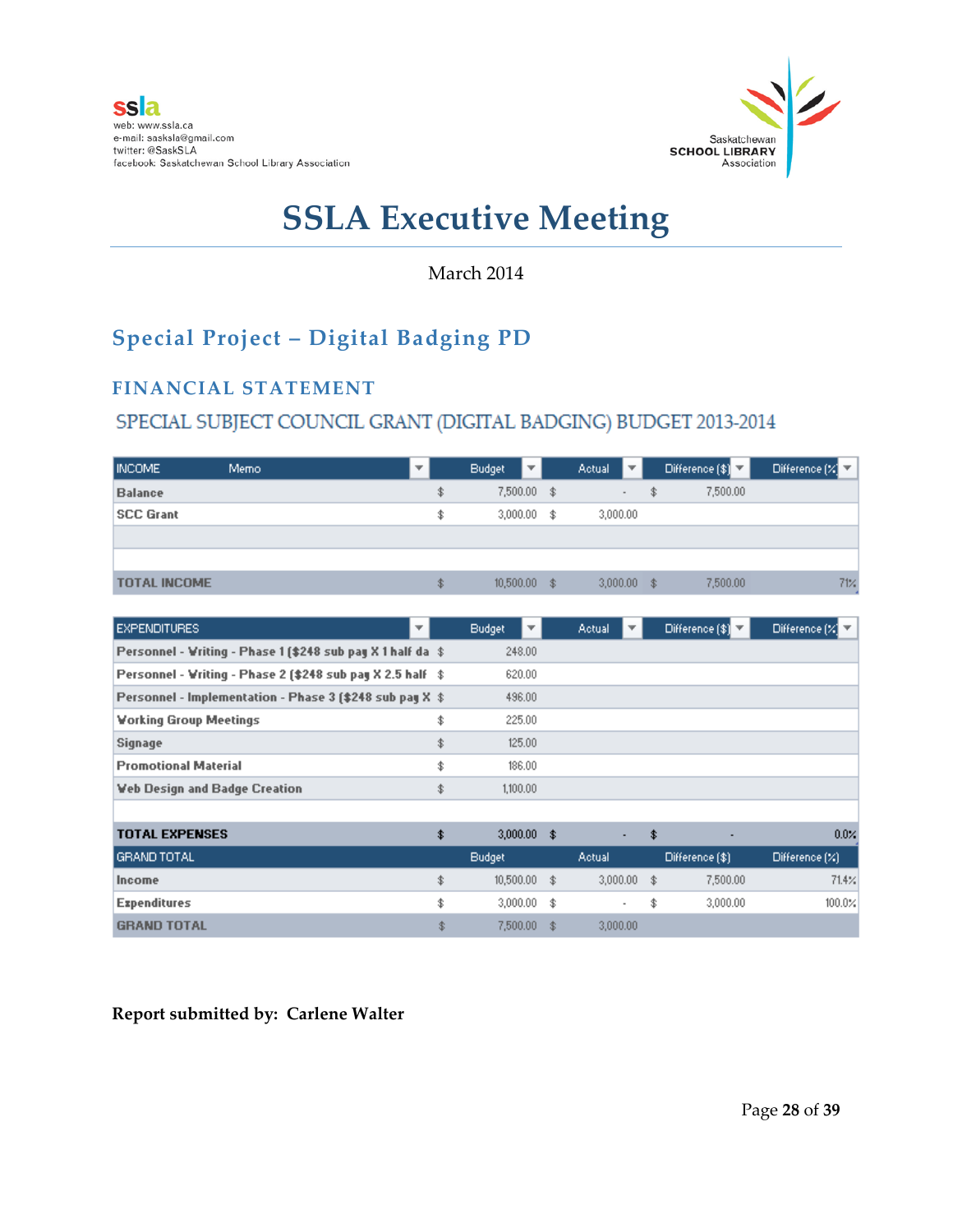

March 2014

# **Secretary/Archivist Councillor's Report**

#### **INFORMATION ITEMS**

- 1. Minutes from the January meeting were completed and have been uploaded to the SSLA website.
- 2. January's minutes were circulated to our STF contacts.
- 3. Reports from our liaisons were compiled and added to the March agenda package.
- 4. Contacts were made requesting information to assist in the development of an archival strategy for born-digital records. More information is contained in the Legacy Project report.
- 5. Reports from the February role-alike meetings were compiled.

#### **ACTION ITEMS**

**Report submitted by: Charlotte Raine**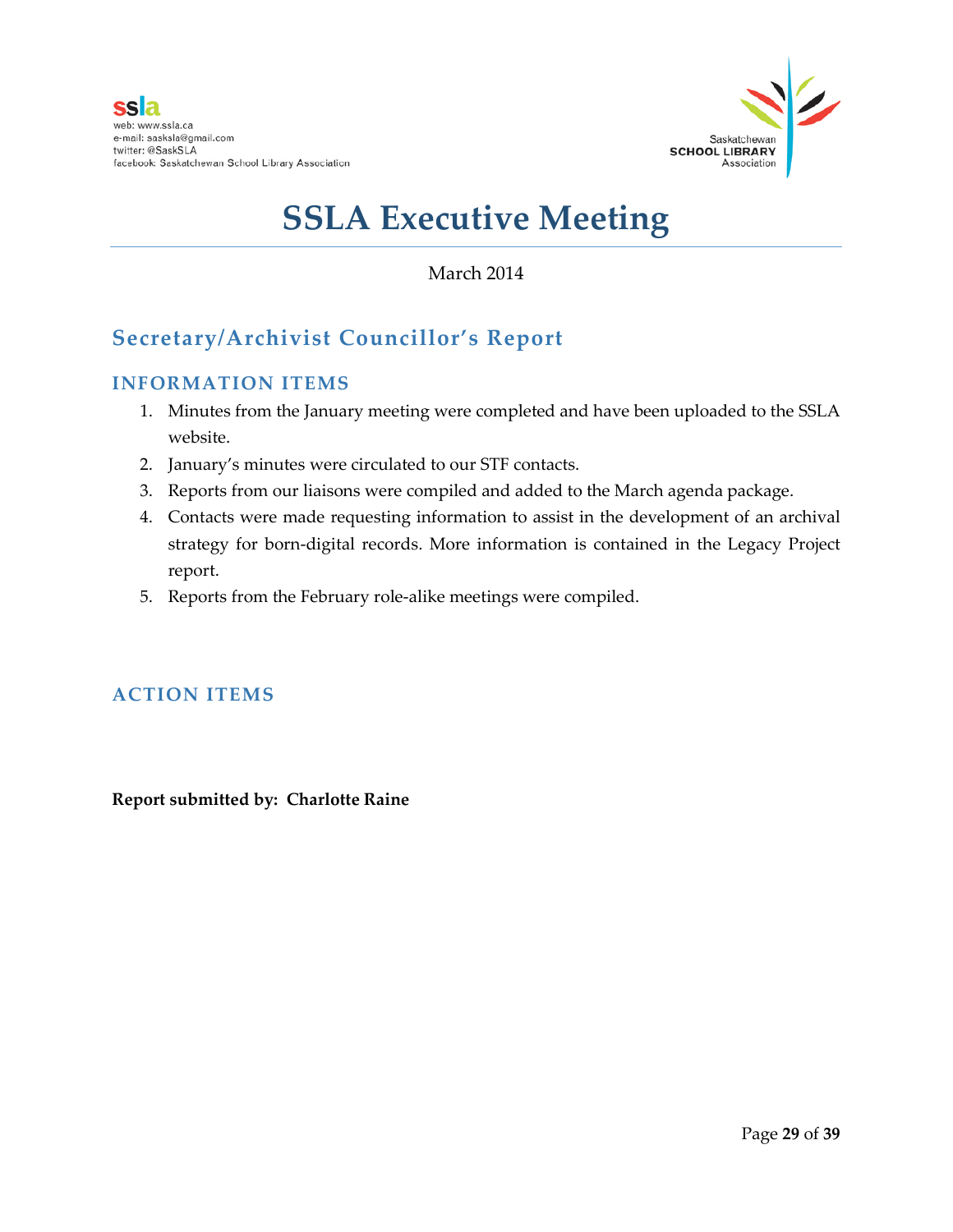

March 2014

### **New Business**

#### **CORRESPONDENCE**

#### **5.1.1 STF – Summer Short Courses**

Hi Carlene,

These look great, thank you. As I mentioned previously, the planning team will meet in mid-August to determine a program schedule. I'll touch base after that to finalize dates.

In respect to your question about Digital Skills and Literacies or Inquiry and Digital Literacies, I think it's best to stick with Digital Skills and Literacies as you have submitted.

Thanks again.

Christa-Ann Willems Supervisor of Member Services | Saskatchewan Teachers' Federation 2317 Arlington Avenue | Saskatoon SK S7J 2H8 T: [306.373.1660](tel:306.373.1660) | F: [306.374.1122](tel:306.374.1122) Toll Free: [1.800.667.7762](tel:1.800.667.7762) [www.stf.sk.ca](http://www.stf.sk.ca/)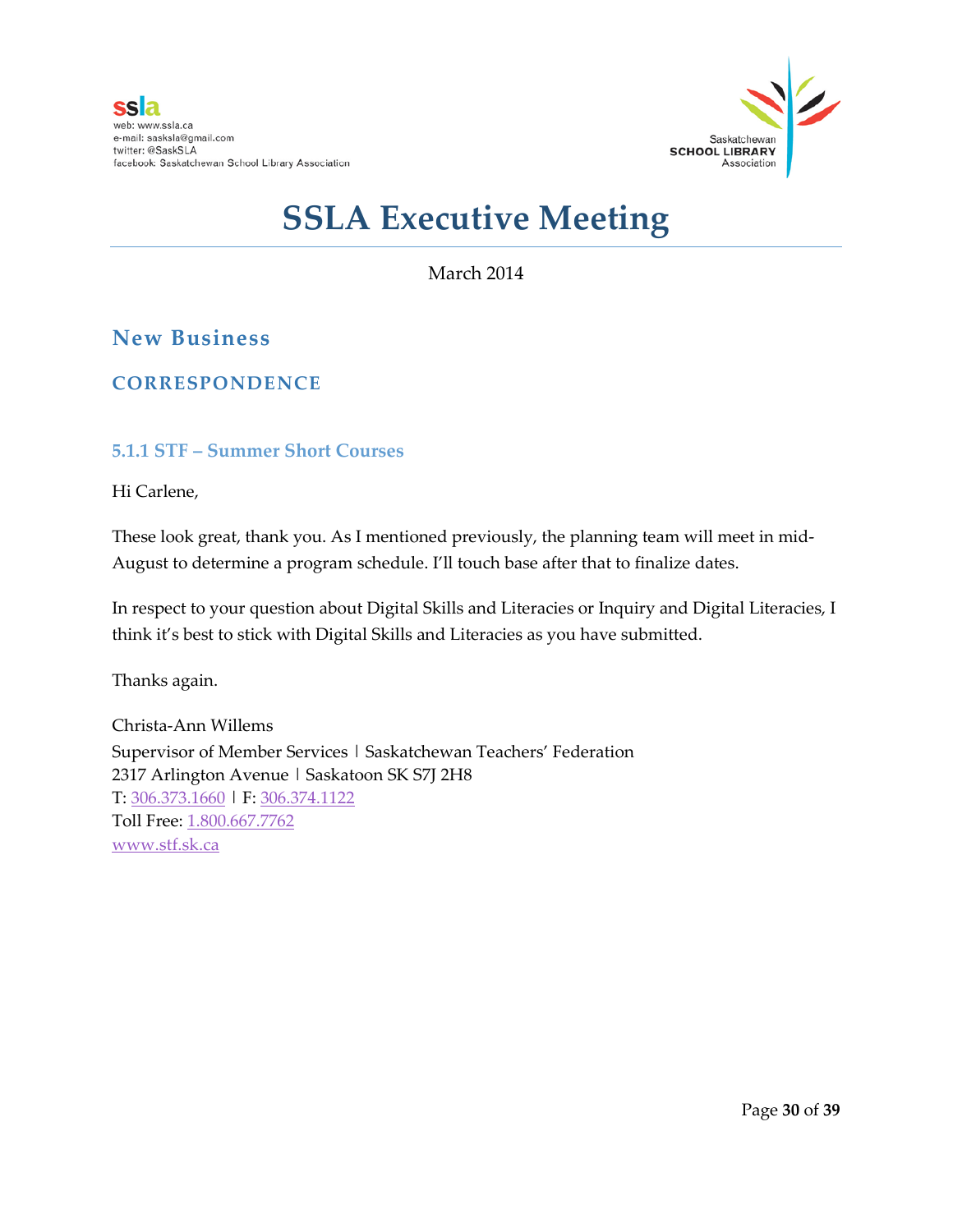

Mar 2



to Carla, Chantelle, me, Dawn, Joanne, Laurie, morgand, Tracy

Hello,

Thank you for your feedback regarding the STF Summer Short Courses. SSLA has submitted five applications.

The name of the facilitator for each session will be "SSLA". This allows last minute changes if required by summer schedules.

The Executive was undecided in whether to submit the application for "Digital Skills and Literacies" or "Inquiry and Digital Skills". The feedback voiced excellent reasons for each session. I have then let STF be the deciding factor.

Although the facilitators will be listed as SSLA in the handbook, the understanding is the following names are in agreement to present:

# **Using Technology to Foster Reading and Writing in the Primary Grades**

August 8th

Presenter: Carlene Walter and, if over 25 participants, Tracy Woodward

# **Using Technology to Foster Reading and Writing in the Middle Grades**

August 11<sup>th</sup>

Presenter: Carlene Walter and, if over 25 participants, Laurie Hnatiuk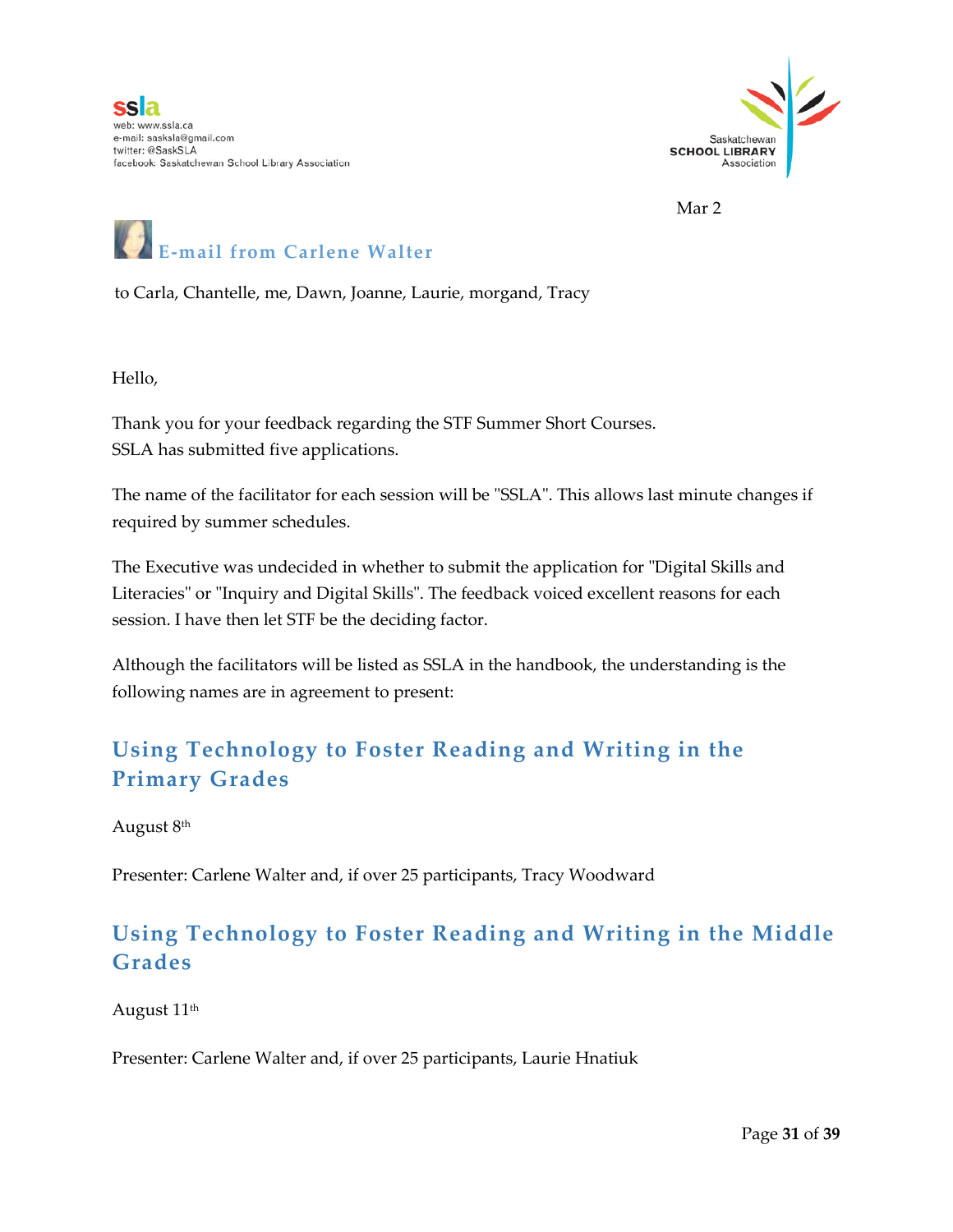

# **Help! How Do I Get Started?**

August 12<sup>th</sup>

Presenter: Charlotte Raine

### **School Libraries in the 21st Century**

August 13th

Presenter: Carlene Walter, and if over 25 participants, Chantelle Anderson

# **Inquiry and Digital Literacies OR Digital Skills and Literacies**

August 14<sup>th</sup>

Presenter: Carlene Walter, and if over 25 participants, an executive member will be asked to copresent.

Attached is the Facilitator Guide. If you are presenting or copresenting, the guide highlights reimbursement fees, honourarium, and services provided by the STF.

#### **5.1.2 STF re: Special Subject Council Day 2014**

Dear Special Subject Council President, Treasurer, Secretary and Membership Chairperson,

Save the date and mark your calendar for Special Subject Council Day 2014 – September 20, 2014 – Eamer Auditorium, Federation building in Saskatoon.

o 8:30-9:00 a.m. Start the day with coffee, pastries and fruit o 9:00 a.m.- 1:00 p.m. Agenda items o 1:00 p.m. Lunch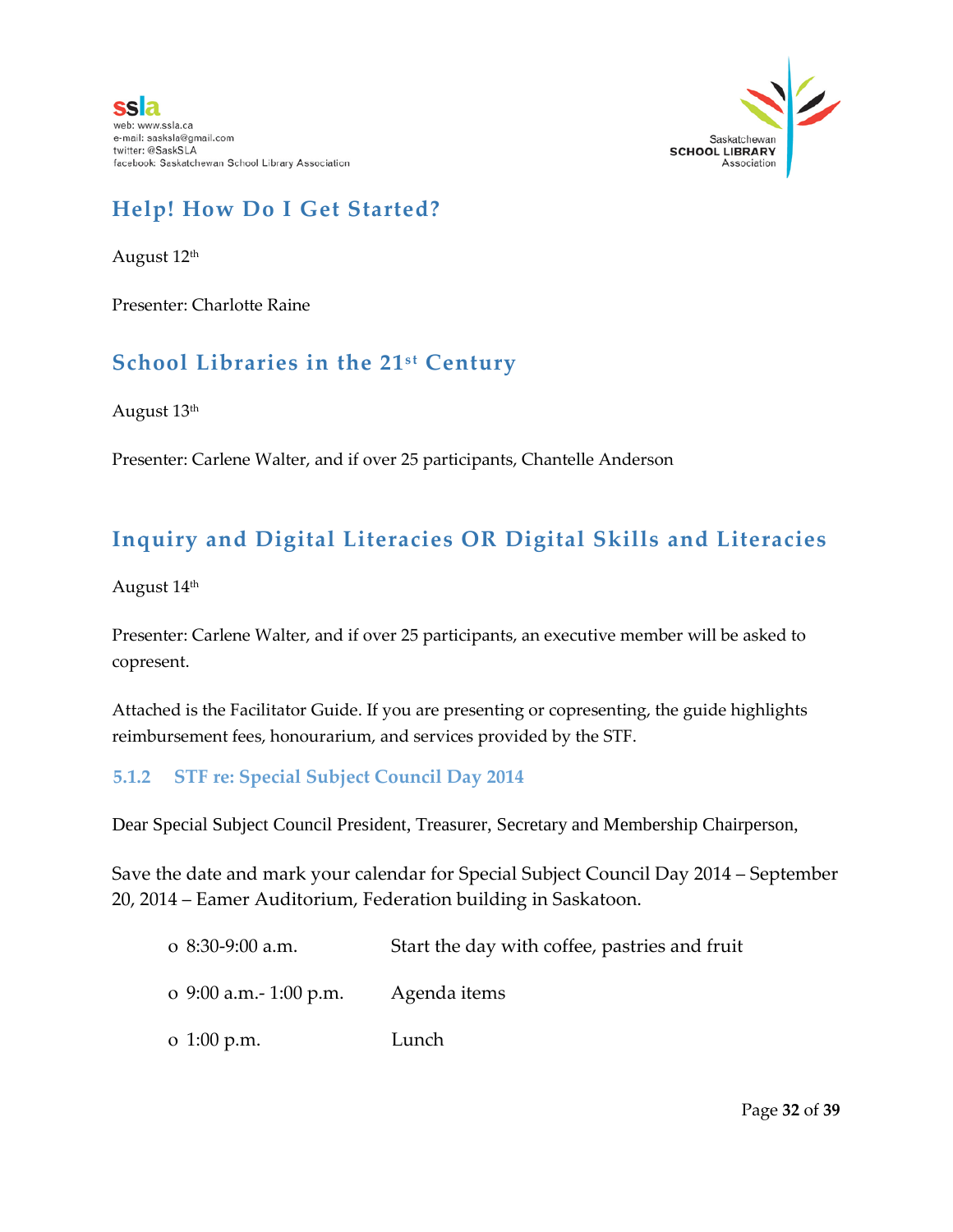

#### o After Lunch Meet with your own special subject council

Advise all of your special subject council executive members of the date.

Agenda and further information to follow in May.

Scott Burant

Coordinator, Member Services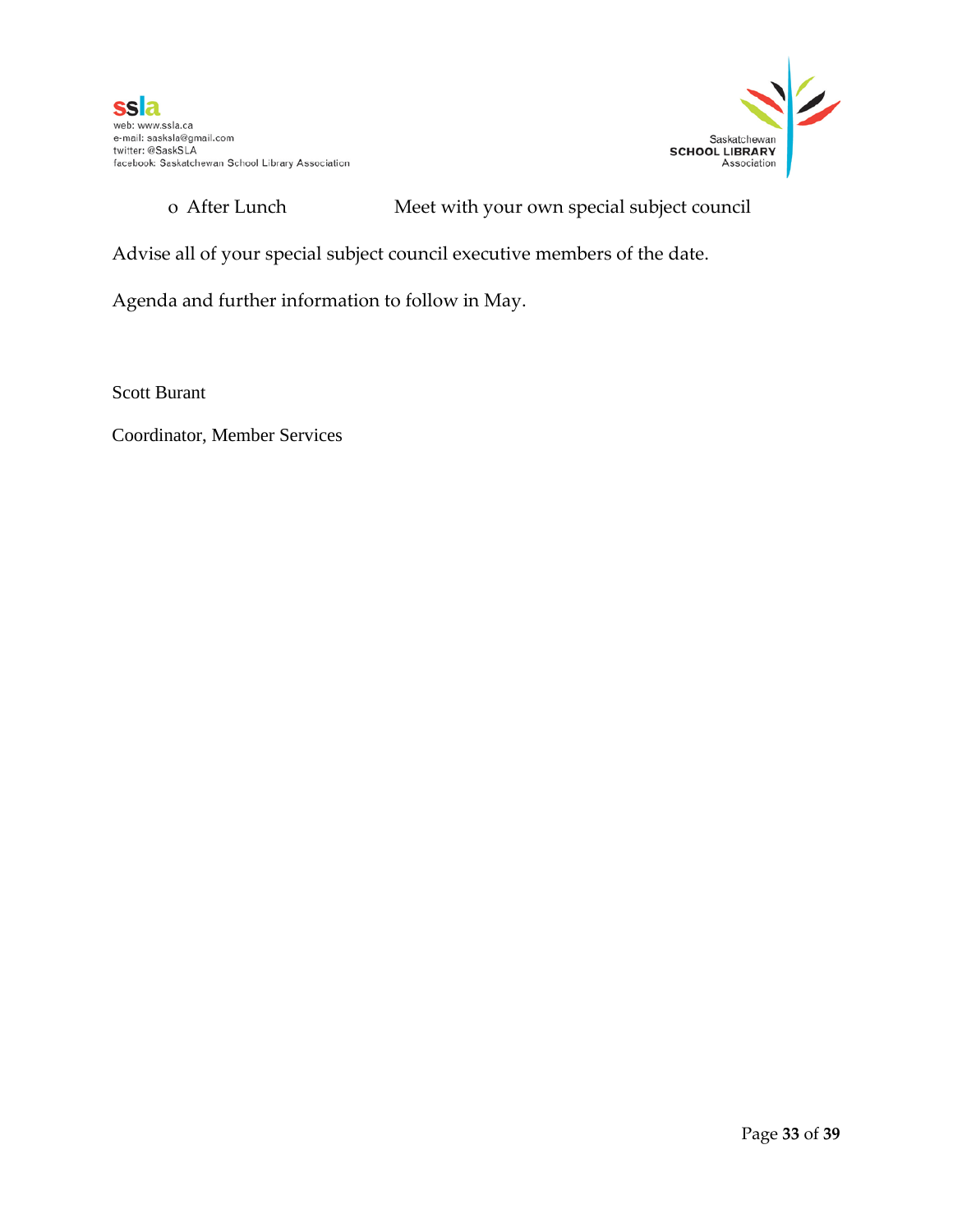

#### **CORRESPONDENCE**

#### **5.1.3 Stealth Web Design**

Hey Carlene,

So the most affordable way to do this is a Wordpress portal that's styled to be integrated into the current SSLA website.

It would work the same as the Worlds of Learning website.

Only catch however, my programmers tell me it would be difficult to do for \$1,200.

Maybe give me a call when you can to chat about it.

All the best,

Ryan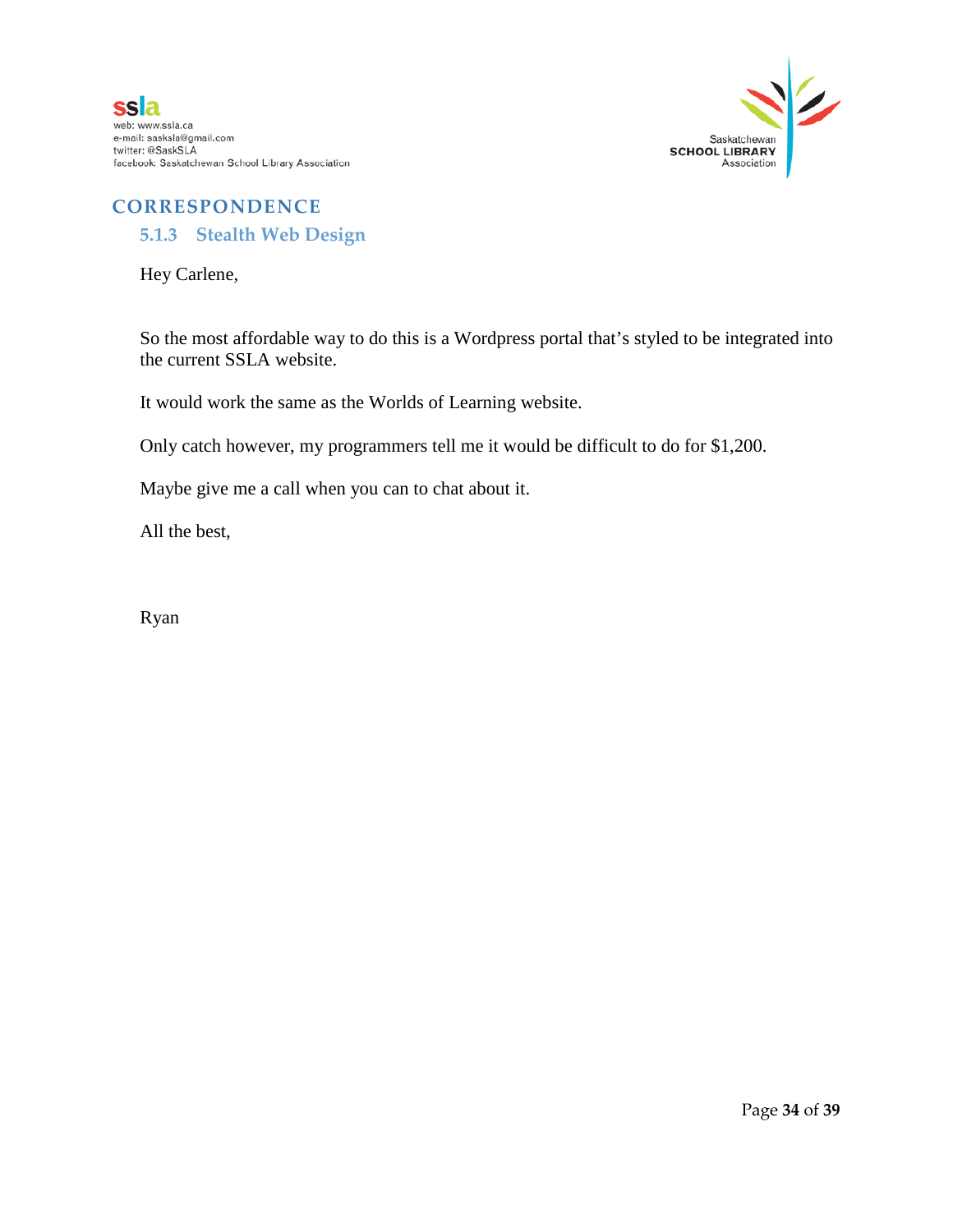

# **CORRESPONDENCE 5.1.4 Multitype Unit Report**

#### **Multitype Database Licensing Program**

The MDLP has been working on the proposed purchasing strategy for 2014-2015 that will be presented at the AGM in Regina on Wednesday, April 2<sup>nd</sup>. Three purchasing options will be presented for consensus decision-making.

- All three options include renewal of existing MDLP products.
- Each option proposes an expansion of the program either by (1) inviting libraries to subscribe to a new EBSCO product available through the Supplemental Collection, or (2) add an EBSCO product to the CORE collection and making an additional EBSCO resource available through the Supplemental Collection. EBSCO products being considered include Canadian Resource Centre and Academic Search Complete.
- Each option offers different suggestions for covering the proposed vendor increases. Depending on the option selected, MDLP partner libraries may or may not be required to increase their contributions. Funding shortfalls could be covered by the Exchange Rate Fund and the Uncommitted Fund. Note: The Ministry contributes to the MDLP Core collection on behalf of schools.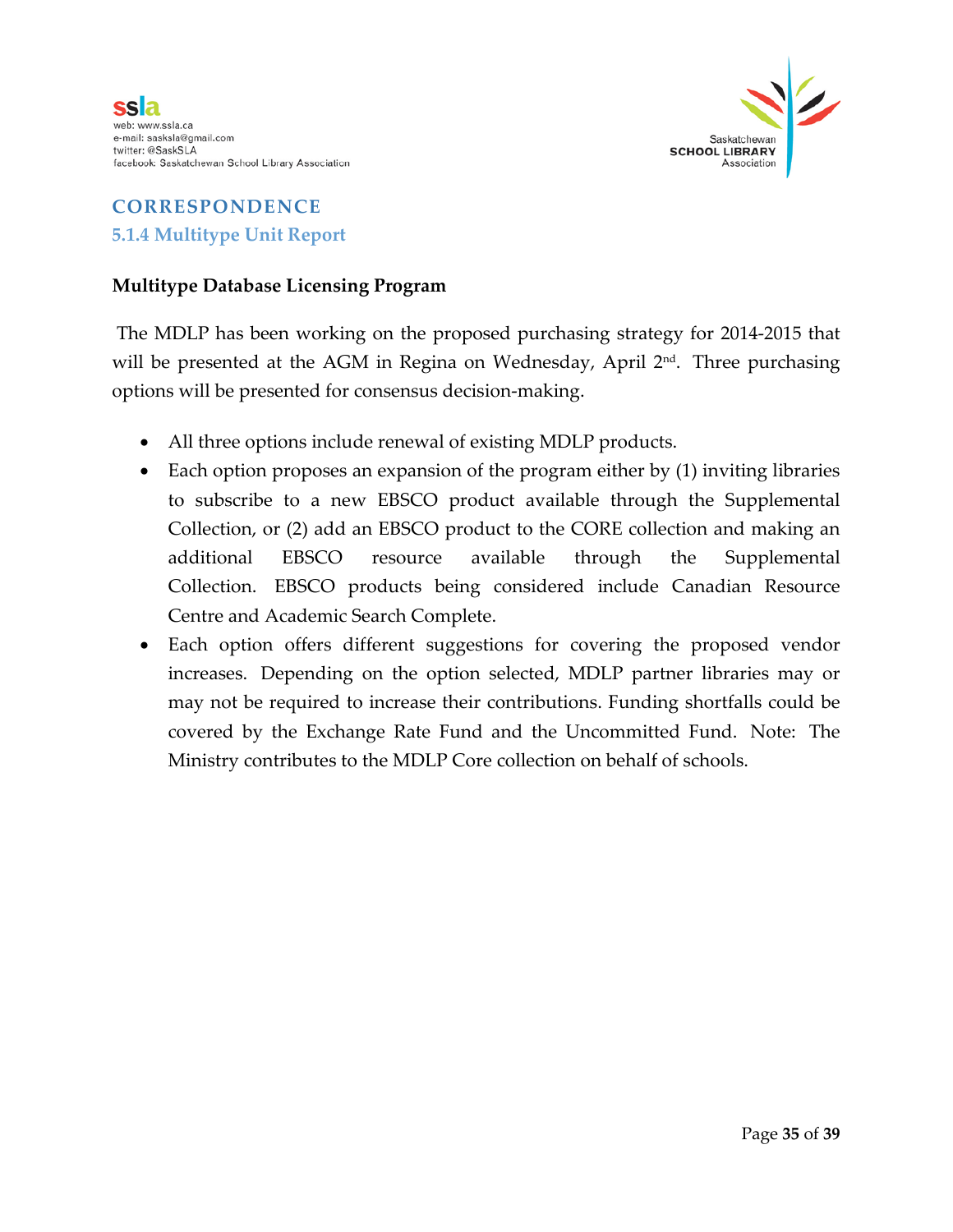ssla web: www.ssla.ca e-mail: sasksla@gmail.com twitter: @SaskSLA facebook: Saskatchewan School Library Association



#### **5.1.5 IASL**

Hello to school library friends and colleagues in Canada,

#### Two upcoming international conferences

The School Libraries Section of IFLA will be presenting two sessions at the 2014 IFLA conference in Lyon, France:

Wednesday, August 20 11:45 - 13:45

IFLA/UNESCO School Library Guidelines: Review and

Recommendations. This session will summarize the work that has been done to update the 2002 Guidelines and give opportunity for participants to evaluate the revised document and recommend changes.

#### Thursday, August 21 10:45-12:45

School Libraries on the Agenda:

Advocacy Initiatives from Around the World. This session will be a culmination and celebration of an IFLA-funded project on school library advocacy.

The 2014 IASL conference will be held in Moscow, August 25-30, at the Cosmos Hotel in Moscow<http://www.hotelcosmos.ru/eng/> Registration will be out soon.

#### Book proposal approved

The Professional Committee of IFLA has approved a new school libraries book (hard on the heels of *Global Perspectives on School Libraries: Projects and Practices*). The working title of the new book is *School Library Guidelines: Global Action*. It will be co-edited by Dianne Oberg (University of Alberta) and Barbara Schultz-Jones (University of North Texas). The call for chapters will go out in June, with proposals due in October and full chapters due in November.

#### TMC3 in Victoria at CLA Conference May 29-31

I am looking forward to seeing many of you (or being online with you) for the launch of the new Canadian school library standards of practice in Victoria, BC, in conjunction with the CLA conference and a TMC3 symposium.

Regards,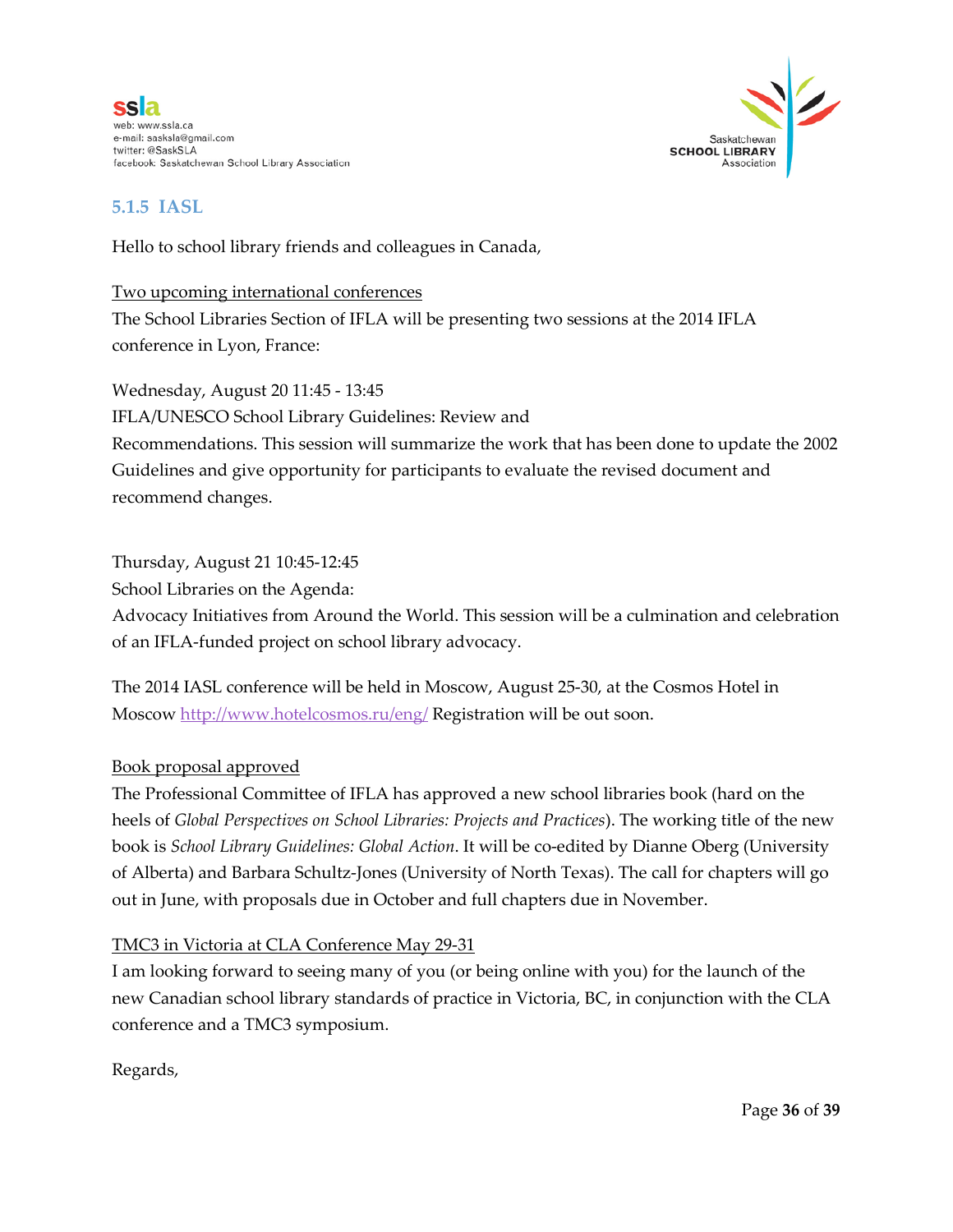



Dianne

Dianne Oberg, PhD

Professor Emerita, University of Alberta Chair, IASL / IFLA SLRC Joint Committee Regional Director for Canada, IASL

Secretary, IFLA School Libraries SC

[\(780\) 488-9572](tel:%28780%29%20488-9572) (home/office) [\(780\) 668-6565](tel:%28780%29%20668-6565) (cell)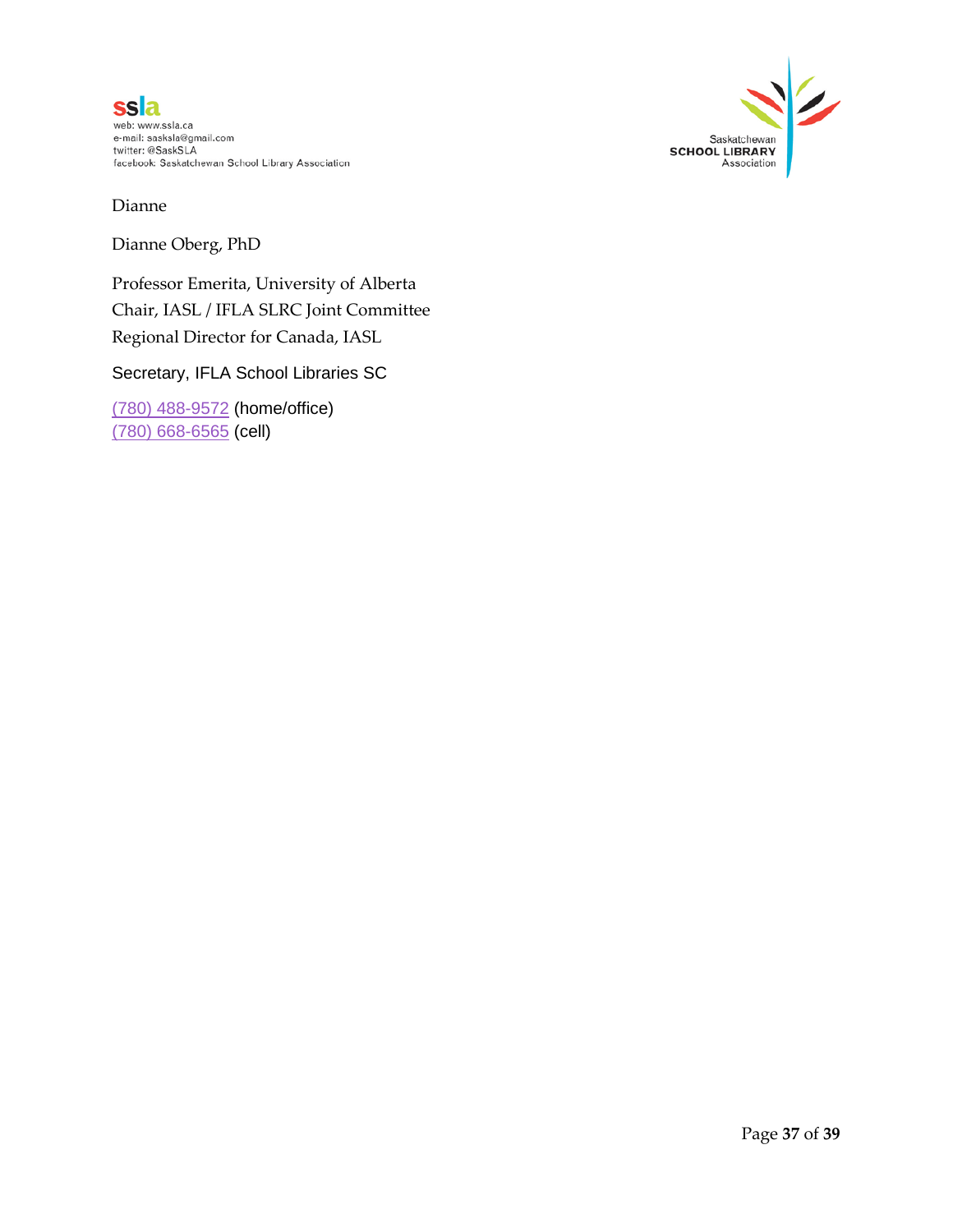



#### **5.1.6 Saskatchewan Library Association**

From: Executive Director [<slaexdir@sasktel.net>](mailto:slaexdir@sasktel.net) Date: 6 March 2014 11:02 Subject: SSLA and SLA business To: [carlenewalter@gmail.com](mailto:carlenewalter@gmail.com)

Good morning Carlene and SSLA Executive,

I am contacting you in my official capacity as Executive Director of the Saskatchewan Library Association. I am hoping that we can find ways to share our interests, support projects, and to work together to build stronger library communities.

As I am still very new I am not entirely clear on the way membership works but I hope the SSLA will considering taking an Associate Membership which is found on the Individual Member application form. Benefits for this type of membership are explained on the website. <http://saskla.ca/members> Is there a similar membership for SSLA?

Please check our website for new information including the conference coming up on May 1-3 in Moose Jaw. Perhaps you could send the information to your membership via your listserv.

Carlene, If you are going to be here on April 2 for the MLB and MDLP AGM, it might be a good opportunity for us to have a visit and discuss some options for going forward to the mutual benefit of our organizations. Please let me know and we can have a date for dinner or lunch. Regards, Judy

Judy Nicholson Executive Director Saskatchewan Library Association #15 2010 7th Avenue Regina SK S4R 1C2 [306-780-9413](tel:306-780-9413) slaexdir@sasktel.net